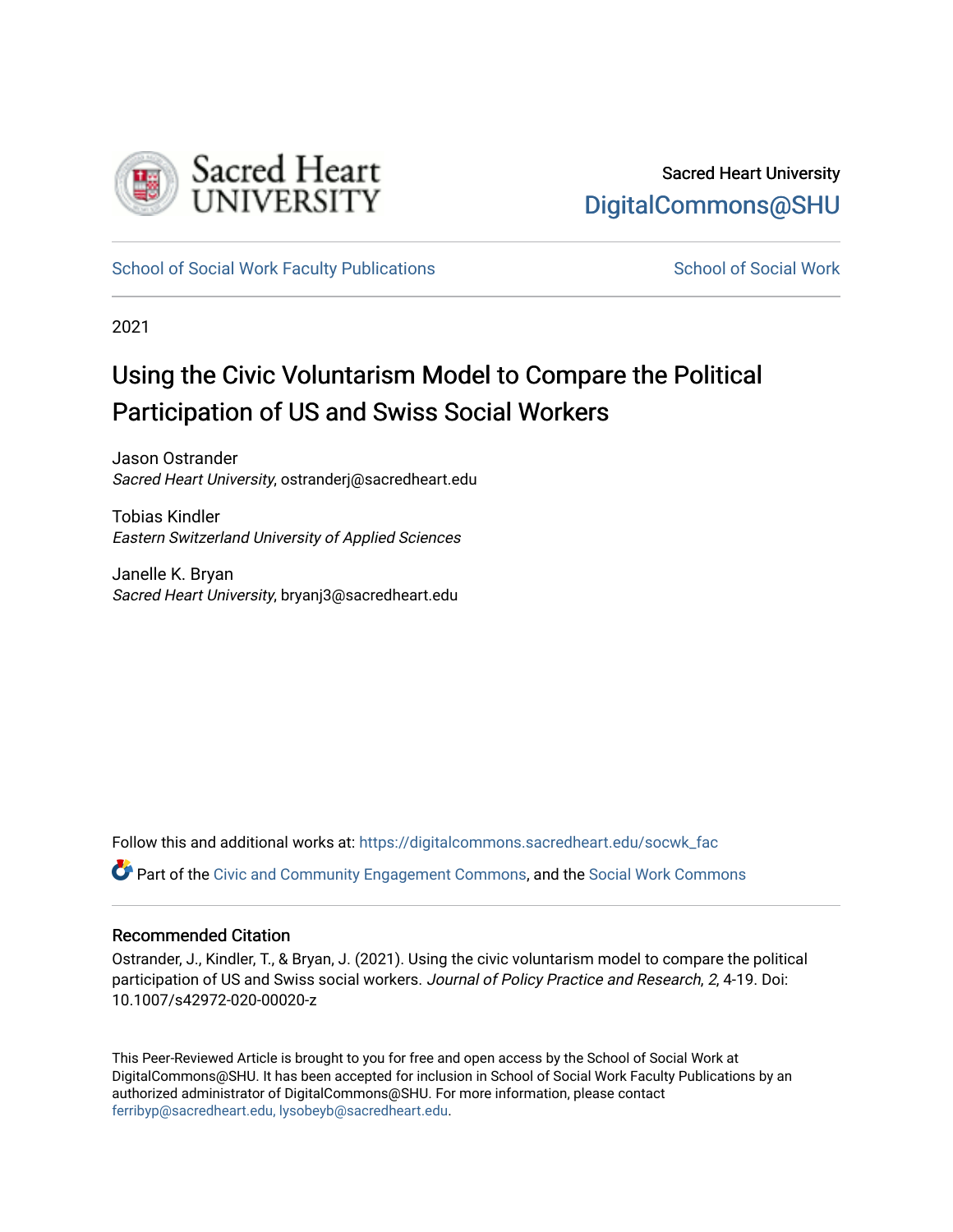# **[Sacred Heart University](https://www.sacredheart.edu)**

**[From the SelectedWorks of Jason Ostrander](https://works.bepress.com/jason-ostrander/)**

2021

# Using the Civic Voluntarism Model to Compare the Political Participation of US and Swiss Social **Workers**

Jason Ostrander, *Sacred Heart University* Tobias Kindler, *Eastern Switzerland University of Applied Sciences*



Available at: <https://works.bepress.com/jason-ostrander/82/>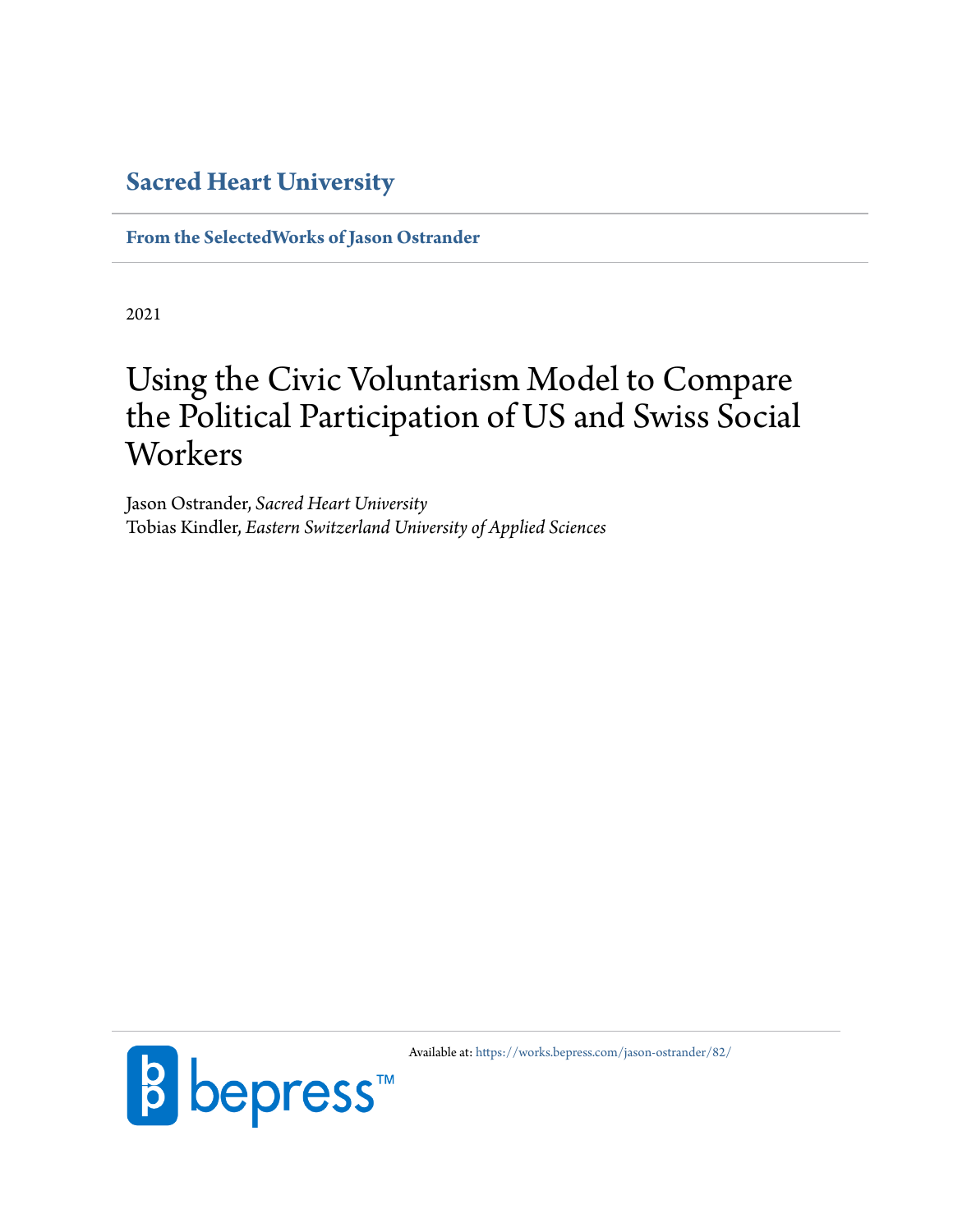Using the Civic Voluntarism Model to Compare the Political Participation of US and Swiss Social Workers

> Jason Ostrander, PhD, MSW Sacred Heart University, School of Social Work 5151 Park Avenue, Fairfield, CT 06825 Tel: (203) 396-6338 ostranderj@sacredheart.edu

Tobias Kindler, M.Sc. Social Work FHS St.Gallen, University of Applied Sciences, Department of Social Work Rosenbergstrasse 59, 9000 St.Gallen Tel: +41 71 226 18 96 tobias.kindler@fhsg.ch

> Janelle Bryan, PhD, MSW Sacred Heart University, School of Social Work 5151 Park Avenue, Fairfield, CT 06825 bryanj3@sacredheart.edu

Correspondence concerning this article should be addressed to Jason Ostrander, PhD, MSW, Assistant Professor, Sacred Heart University, School of Social Work, 5151 Park Avenue, Fairfield, CT 06825, email: ostranderj@sacredheart.edu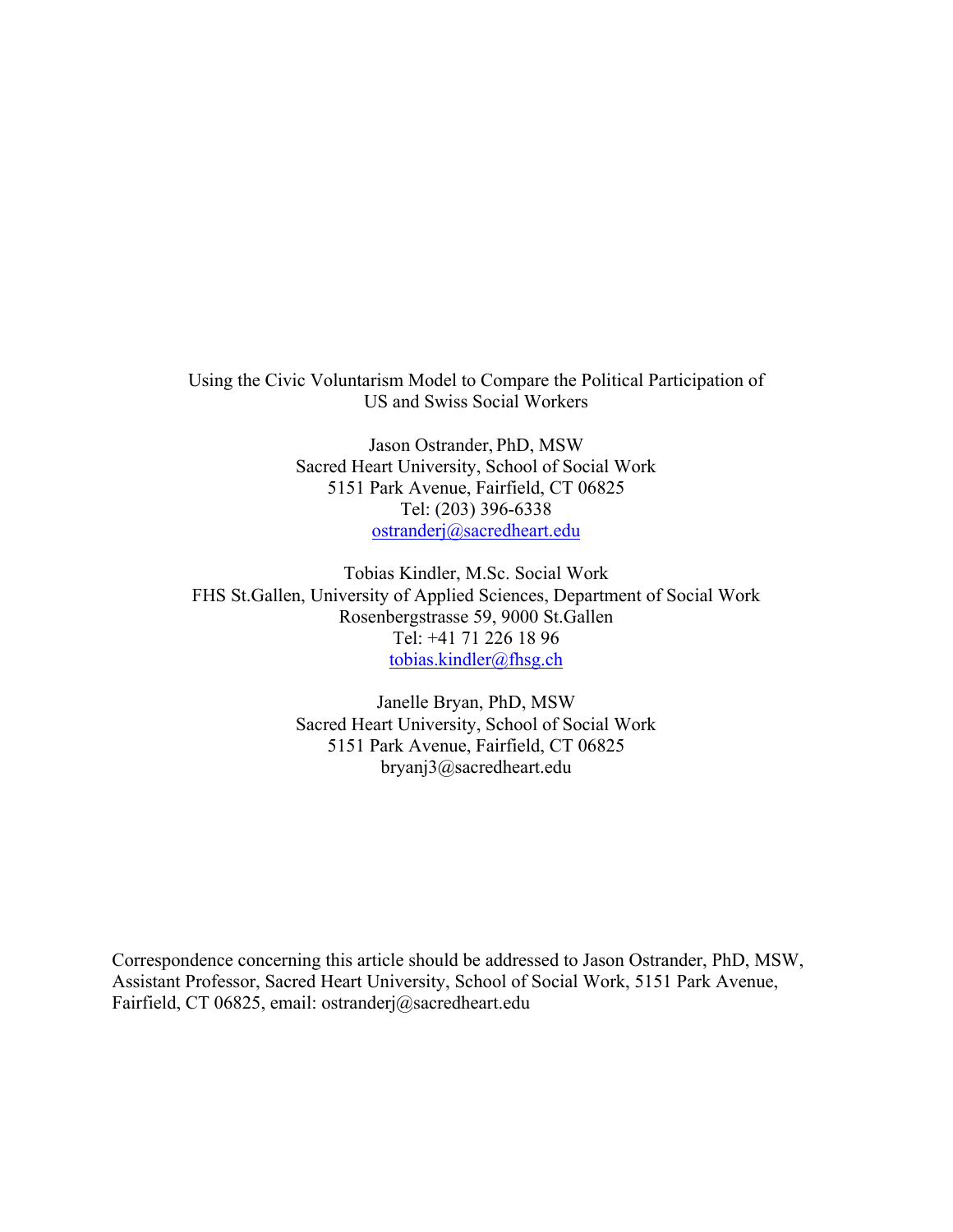#### **Abstract**

#### **Purpose**

Various international and national social work ethical principles call social workers to participate in politics, although not all social workers in the United States and Switzerland embrace politics in their professional practice. A growing body of social work literature addresses social workers' participation in politics. This article presents a comparative study of political participation, political efficacy, and political ideology among social workers in the United States and Switzerland.

#### **Methods**

This study used two separate cross-sectional surveys to better understand the political participation, political efficacy, and political ideology of social workers in the United States  $(n=3033)$  and Switzerland  $(n=1242)$ .

#### **Results**

The results indicate that US social workers are more politically active and have a higher internal sense of political efficacy than Swiss social workers. Regarding political ideology, the Swiss participants position themselves more clearly on the left wing than their US colleagues.

#### **Conclusion**

As one of few international practice comparison pieces, this article aims to further stimulate research on political activity of social workers. For this purpose, starting points is by further developing the political efficacy of social workers and further educating social workers during and after social work education about engaging in justice related activities to better society and the lives of their clients.

*Keywords: Civic Voluntarism Model, policy practice, macro social work, political participation, civic participation, international comparison, Switzerland, United States of America*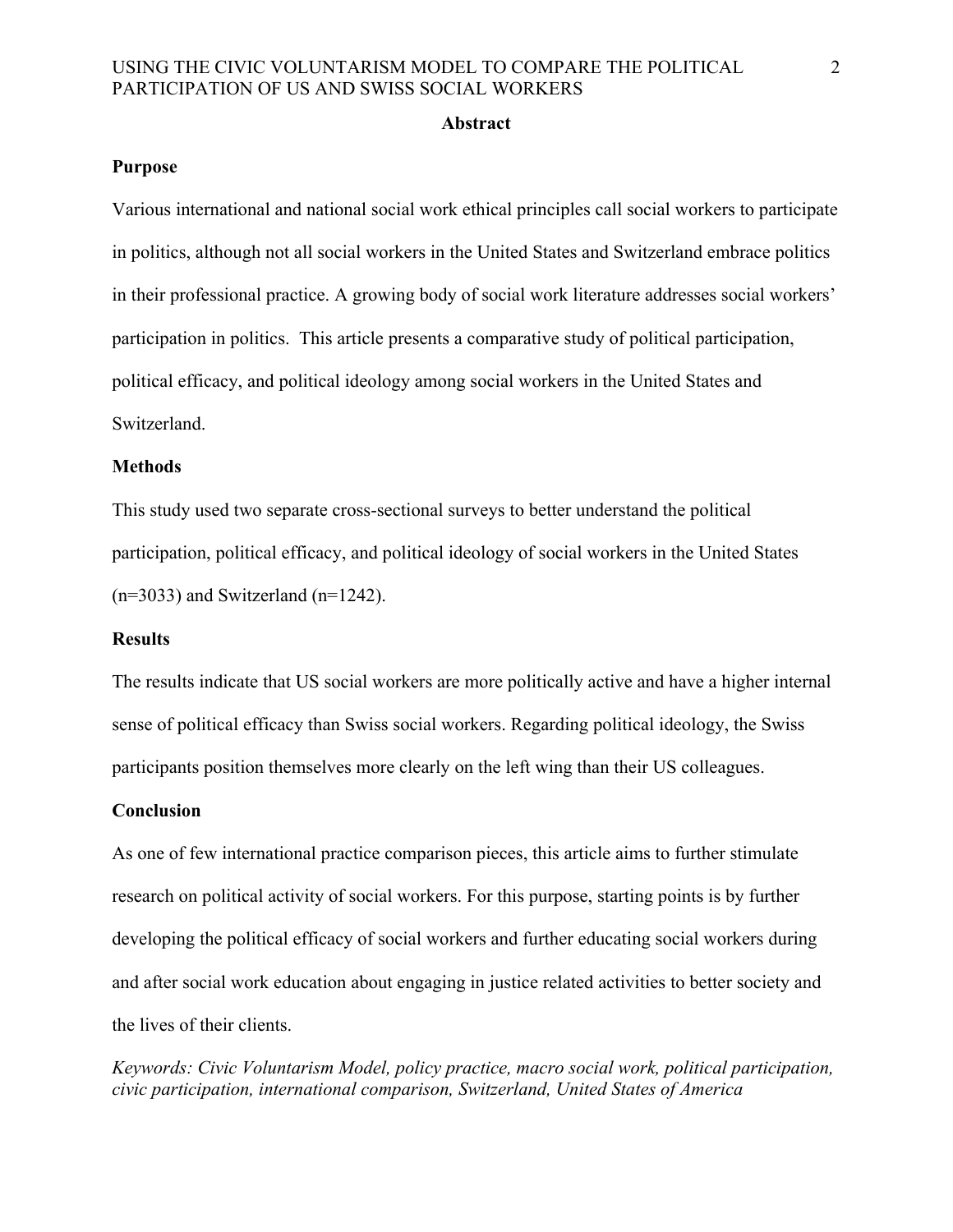#### **Using the Civic Voluntarism Model to Compare the Political Participation of**

# **US and Swiss Social Workers**

A growing body of social work literature addresses social workers' participation in politics, both in the United States and across the globe. Although political participation has been an integral part of the social work profession starting from the Progressive Era in the United States (Stern & Axinn, 2017), social workers direct involvement crests and falls according to broader national and international forces, such as war, movements away from democratic governments, capital earnings over fair labor laws and practices, and inequitable social and economic policies. Currently, a renewed effort to integrate politics into social work practice internationally appears to be overlooked in the United States, where social workers seem reluctant to challenge political actors and systems of power as part of their practice—although such challenge is central to social work values and ethics (Ostrander, 2017). Political participation is an ethical standard of the US National Association of Social Workers (NASW) (2017) and the Swiss Association of Social Workers, AvenirSocial (2010) Code of Ethics, as well as the International Federation of Social Workers (2018) mission statement, and the Council on Social Work Education's (2015) Educational Policies and Accreditation Standards. These professional, ethical, and values-based mandates charge social workers to confront social injustice in all forms and advocate for systematic change, which requires one to hold political opinions and wield power (Abrams & Moio, 2009; Ortiz & Jani 2010; Reisch & Jani, 2012; Weinberg, 2010).

Although a number of studies have examined the political involvement of social workers in a particular country or region (for an overview of the current state of research see Kindler, in press), very little comparative international research has been conducted on the subject (Gray et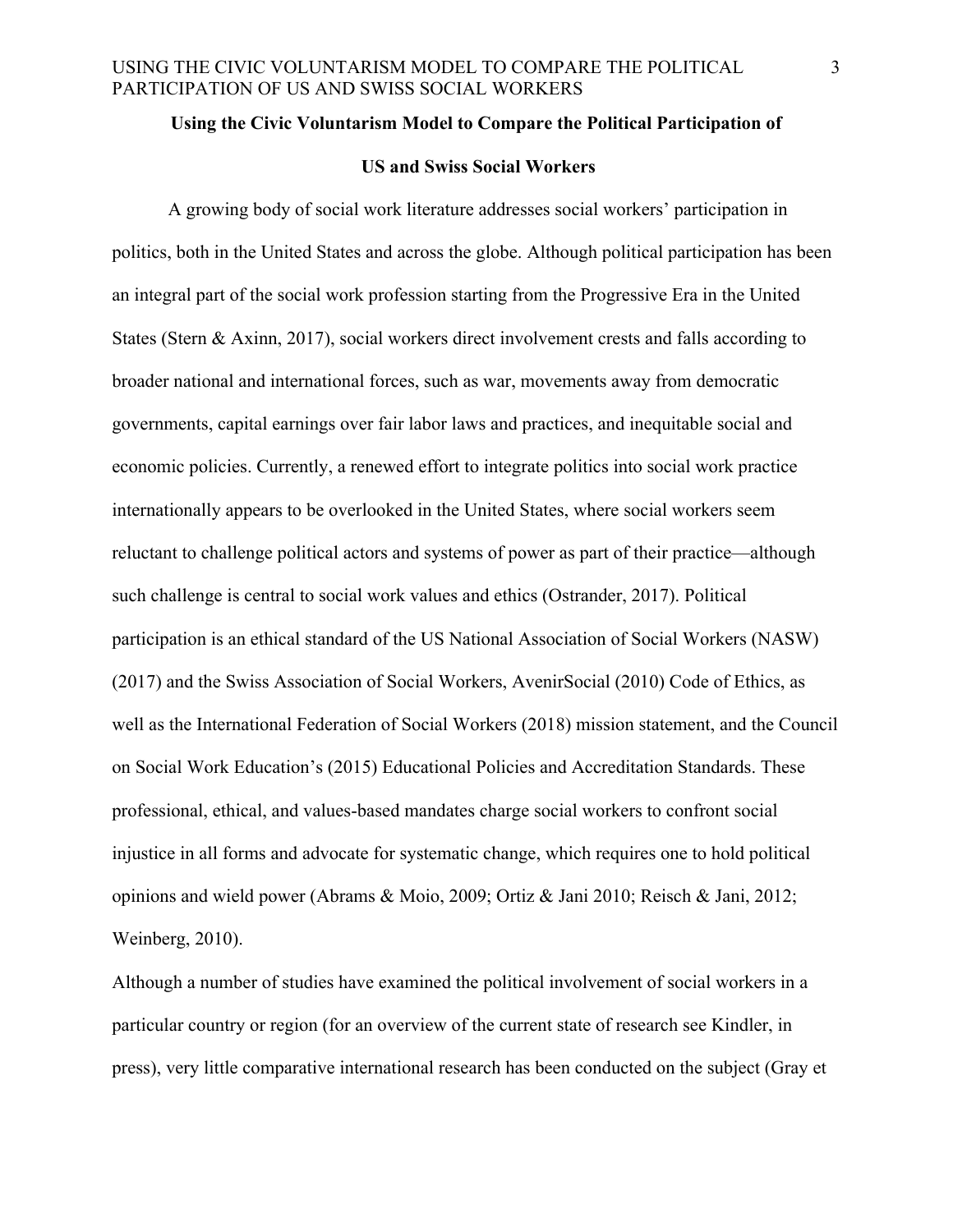al., 2002; Gal & Weiss-Gal, 2014; Gal & Weiss-Gal, 2017). For that matter, the authors could not find evidence of the political activity of social workers in Switzerland or the United States being compared to that of other countries. The US and Swiss contexts present a unique comparative opportunity given the difference in the development of social work in the respective countries. The US has a longer and considerably more developed professional history of both branches of social work--Charity Organization Societies (COS) and Settlement House Movement--than Switzerland. In Switzerland, social work developed primarily from the fight against poverty mainly organized by women in the 19th century, which is parallel to the COS. In 1896, there were 5695 women's associations in Switzerland with about 100,000 members who were committed to promoting financial help on an individual level. Following the example of the international settlement movement, the pioneers of social work in Switzerland increasingly complemented the support of individuals with social reforms and advocated for a professionalization of the training of social workers. Settlements did not develop in Switzerland until after the First World War, and few have existed since (Matter, 2011; Epple & Schär, 2015). Using data from two voluntary self-administered, self-report surveys, this article aims to fill this gap by comparing the political activity, political efficacy, and political ideology of licensed social workers in the United States to social workers in Switzerland.

#### **Literature Review**

#### **Political Participation Framework: Civic Voluntarism Model**

Social work practice is intrinsically connected to social and political contexts. In the academic literature, socio-political and economic practice contexts are frequently highlighted. To better understand political participation in general in the United States, Verba, Scholzman, and Brady created the Civic Voluntarism Model, (CVM). The most frequently used political science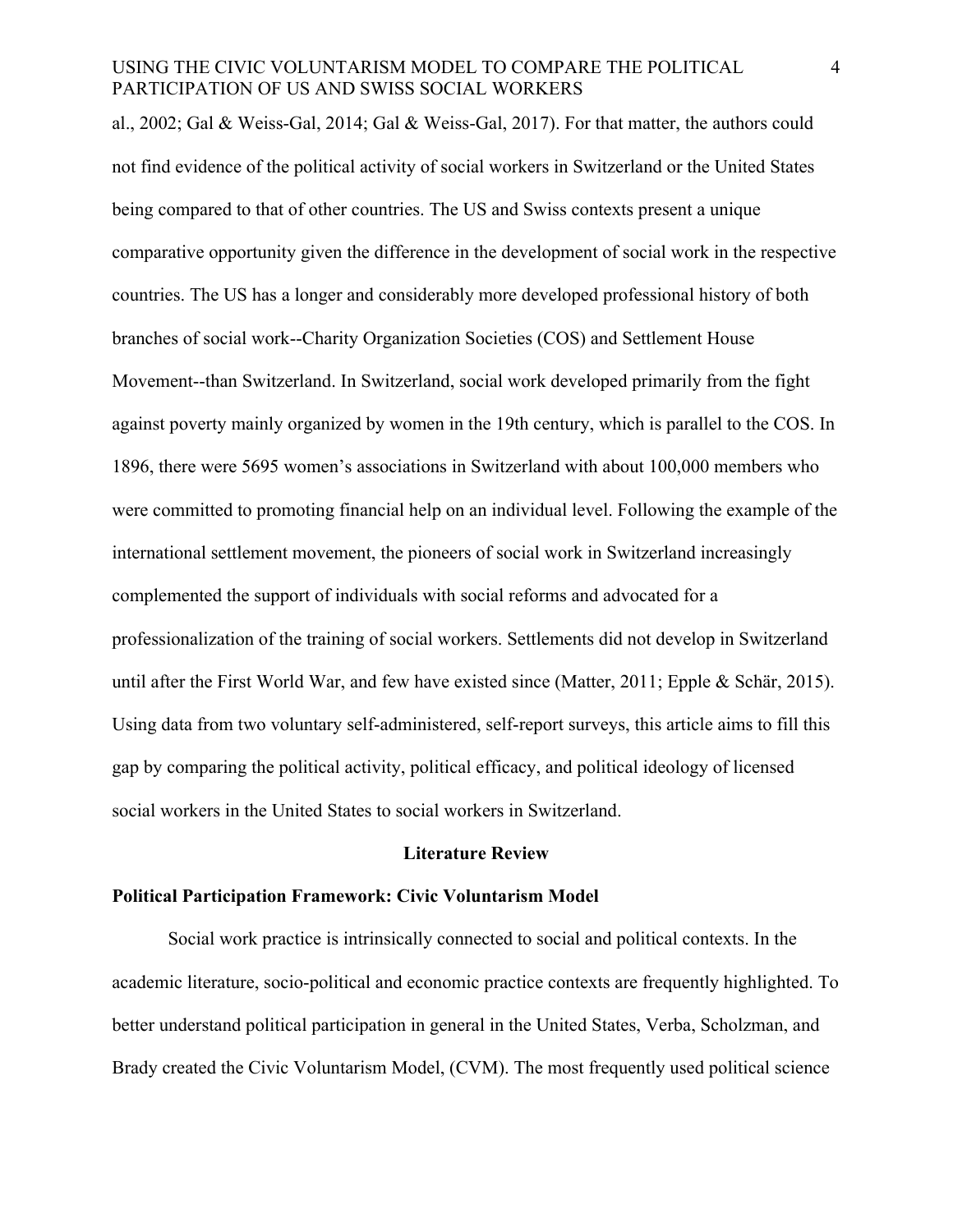model in United States research (Lane & Humphreys, 2011), the CVM was used in the political science literature to better understand the political participation of a range of populations and contexts, including gender and racial political differences in the South (Fullerton & Stern, 2010; Fullerton & Stern, 2013), Latino immigrants in the Midwest (Sandoval & Jennings, 2012), and the rising economic inequality and political participation in New York City (Levin-Waldman, 2013).

Verba et al. (1995) define political participation as "directly…affecting the making or implementation of public policy or indirectly by influencing the selection of people who make those policies" (p. 38). The CVM posits that political engagement requires three critical elements for people to be (1) motivated, (2) able to participate, and (3) they are most likely to do so if they are a part of groups that request such participation. These three integral components are conceptualized in the CVM as: *resources*, *engagement*, and *recruitment. Resources* are considered essential to possess the capacity to engage in political activities, including time, money, and civic experience. *Engagement* is necessary to political participation because it creates an essential connection to communities and their individual members through political interests, partisanship, political ideology, and etc. *Recruitment* encourages people to engage in political activity, whether or not directly asked, and is fundamental to the model (Verba et al., 1995). Also integral to this model is the attainment and exercise of civic skills, which Verba et al. describe as "communications and organizational abilities that allow citizens to use time and money effectively in political life" (p. 304). These skills, which are developed early in one's life and utilized in non-political environments such as work, volunteer and religious organizations, impact individuals' motivation and capacity (resources) for political activity. As noted by Verba et al, these early factors that contribute to political participation are cumulative over the life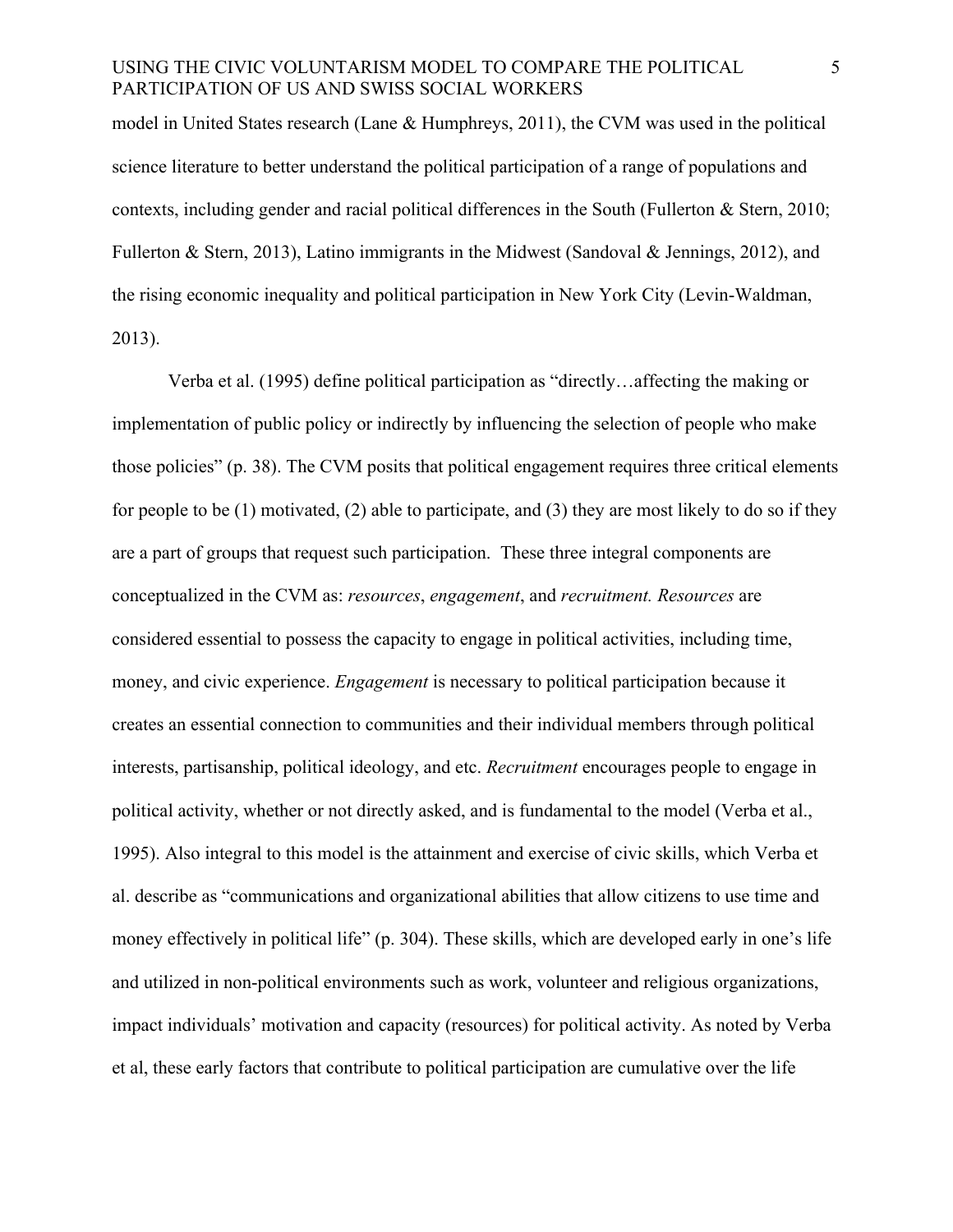course, and those with privilege experience increased advantage over those without. The CVM asserts that exercising civic skills in these arenas can facilitate political participation through the development of relevant skills, such as decision-making, planning or chairing meetings, and public-speaking (p. 273). In addition, the institutional context in which such opportunities are presented, and personal characteristics must also be taken into consideration, as some individuals will engage at greater levels than others.

Rubenson (2000) compares the CVM to social capital theory, which involves "networks of association, trust and norms of reciprocity" (p. 10) and is another model which holds participation in non-political arenas as key in influencing both the caliber of political institutions and explaining political participation. He concludes that while both models make valid contributions, they fail to adequately explain differences in political participation. Based on an assessment of literature that directly addresses social work's person-in-environment perspective, it is our position that individual factors related to personal power and privilege may be instrumental in influencing motivation through perceptions of efficacy. Holbrook, Sterret, Johnson & Krysan (2015) found that issue-specific factors accounted for significant differences in political participation by race. Enloe (2004) and Friedman found that the political arena is perceived differently by men and women based primarily on their societal beliefs concerning the heteronormative gender roles and expectations of men and women. Fox and Lawless (2003; 2012) specifically found that such gender norms impact women's selfperception of being qualified to engage in politics (Enloe, 2004; Freedman, 2002). While literature exists on the role of gender and political participation (Ostrander, Bryan, & Lane, 2019a), there is a paucity of literature specific to race, and even less is known about how race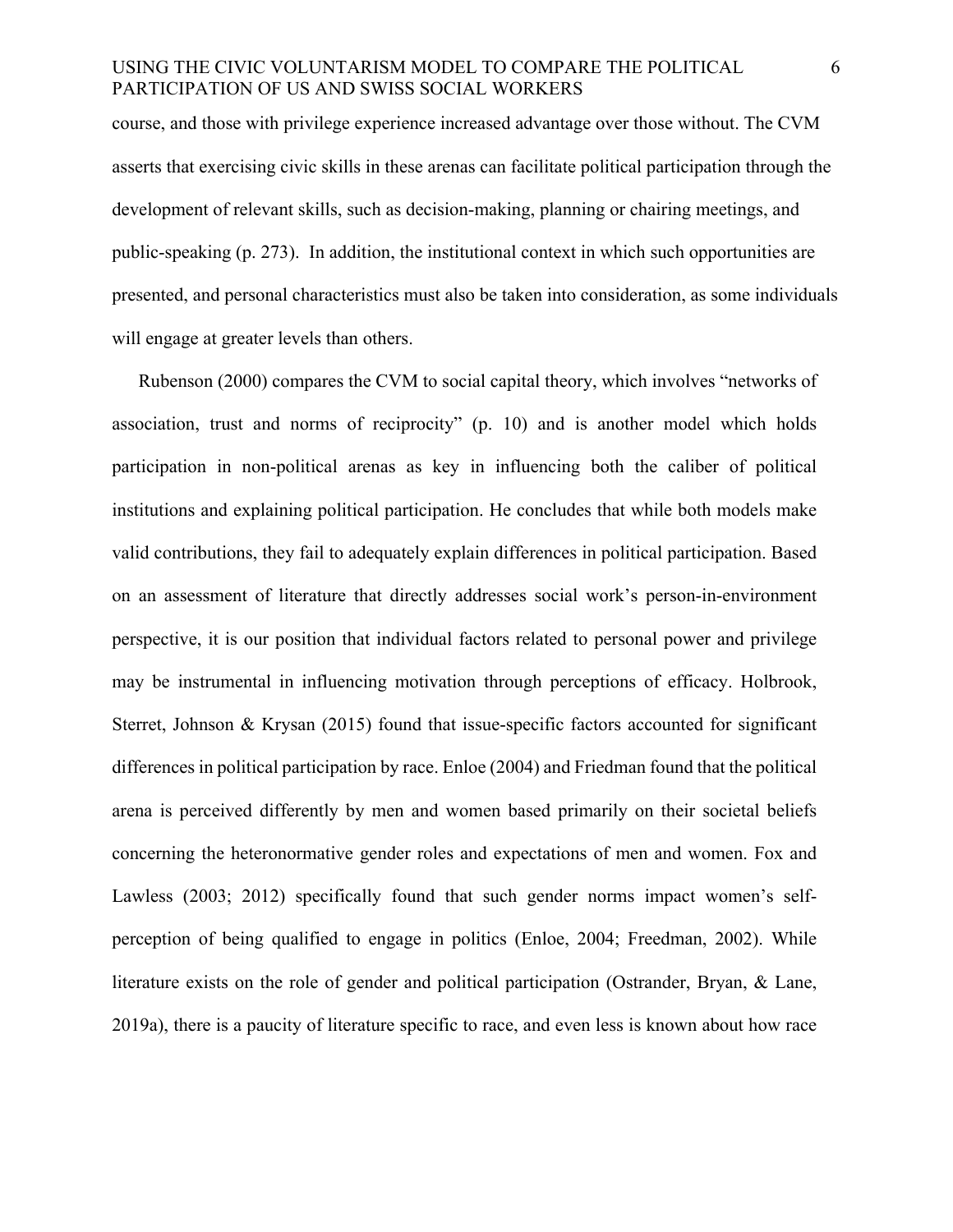and gender, and their intersection (Hardy-Fanta, 1993; Jaramillo, 2010; Moore, 2005), affect political participation (Simien, 2007).

In social work, a handful of studies on political participation have used the CVM and included practitioners who have been identified using social work licensure or other non-NASW membership lists. Among these studies is Ritter (2008), who used a more diverse and richer sampling pool to compare the political participation of licensed social workers from eleven states across the country to participation among the general public. Her study found that: licensed social workers engaged in politics regardless of their access to resources; partisanship/political ideology did not predict the political participation of licensed social workers; and very few licensed social workers had been recruited into political activity—although the vast majority of licensed social workers belonged to religious organizations or civic and voluntary organizations. In 2011, Lane (2011) used snowball sampling to identify social workers who had run for political office at the state and local levels. She identified 467 social workers and found that 84% believed they had an ethical obligation to change policy and less than half (48%) had learned about the political process during their social work education. Further, the participant's access to resources (e.g., money, time, energy) was found to be instrumental in deciding to run for office or not. Ostrander and Kelly's (2019) qualitative study of clinical social workers described women who voiced a lack of resources—including time and civic skills— and consequently lacked political efficacy as evidenced by their low levels of political participation. Finally, Hoefer (2013) builds upon Verba, et al's model for the social work profession, describing the CVM as a useful model for understanding social workers' engagement in policy practice. (for a more robust list of studies that utilized the CVM, please see McClendon, Lane, Ostrander, and Smith, 2020)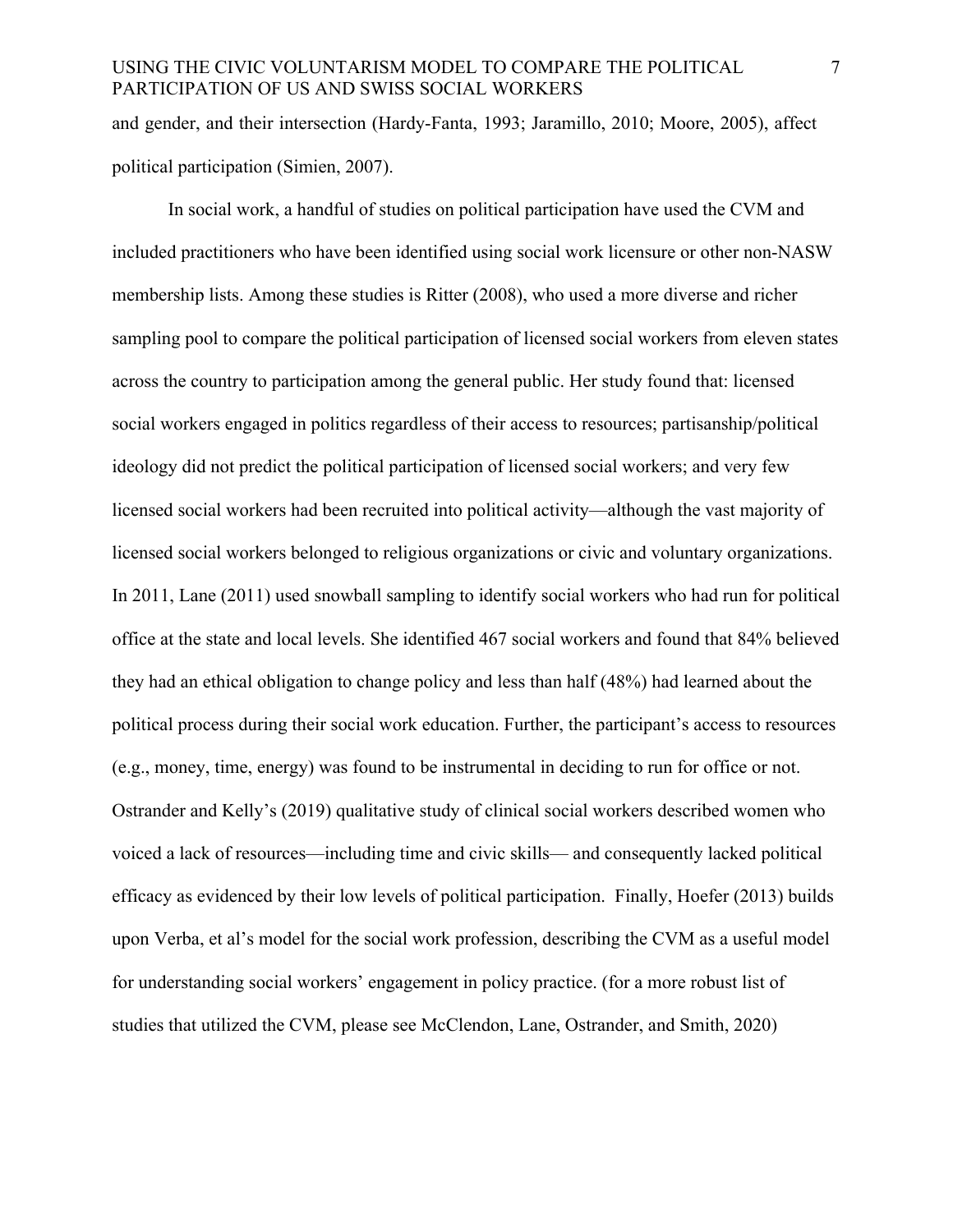In comparison to the United States, study of political participation in Switzerland is nascent. Only one study has been conducted to date: Kindler (2019a) used the CVM to focus on factors influencing the political participation of social workers in all states in Switzerland. This research identified membership in professional organizations, political interest, internal political efficacy, agreement with political social work and the strength of left-right-ideology as main influencing factors. Regionally, however, Kulke and Schmidt (2019) used the CVM in Germany and found that social workers who are more interested in politics, who remember political content as part of their education, or who belong to a professional association, tend to work more toward the political mandate of social work. Thus, 76% of the members of the German Association of Social Workers (DBSH) state that they work with a political understanding of social work as compared to 59% of all the study participants. While the CVM has been used internationally, Ghana (Bob-Milliar, 2012), Romania (Tatar, 2015), Spain (Serrat, Villar & Celdran, 2015), Sweden (Lidstrom, 2013), no cross-cultural comparisons have been made to date.

#### **Research Questions**

The purpose of this research is to utilize the CVM and its components to identify the differences between US and Swiss social workers concerning their political participation. Each of the following research questions addresses a component of the model:

**Research question 1 (Resources):** How does political activity differ between US and Swiss social workers?

**Research question 2 (Engagement):** How does political efficacy (internal and external) differ between US and Swiss social workers?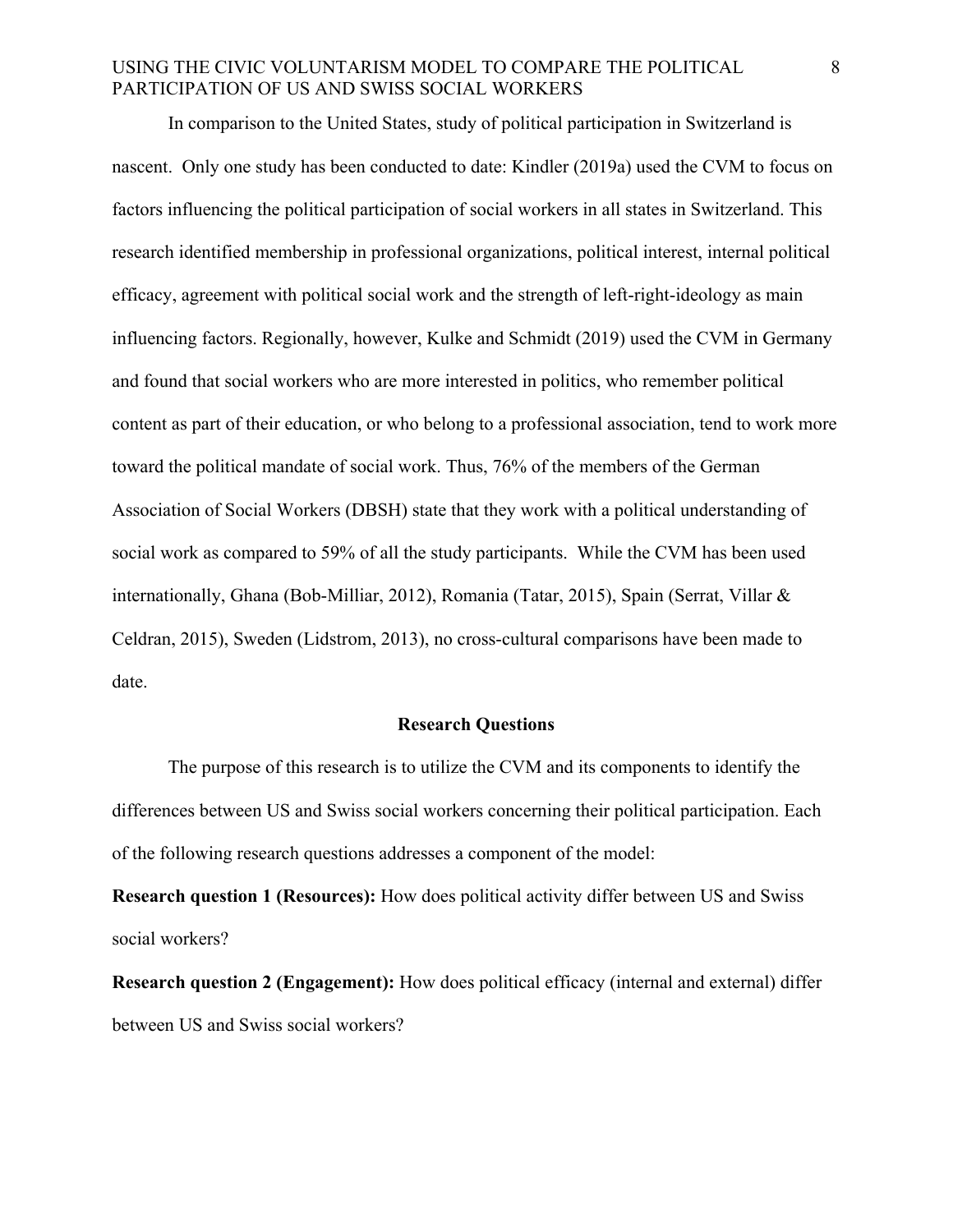**Research question 3 (Engagement):** How does US and Swiss social workers identify in terms of political ideology?

**Research question 4 (Recruitment):** How do recruitment networks increase political activity for US and Swiss social workers?

#### **Methods**

The data described here were collected from US and Swiss social work participants through two separate voluntary self-administered, self-report surveys that included scales and items that could be used for comparison. The first author developed his questionnaire in 2017 based on findings from his dissertation work, a review of the literature, and feedback from political social work experts. The questionnaire consisted of 85 closed- and open-ended items organized into eight sections and was sent to 44, 552 US social workers. The second author developed his questionnaire in 2017 and 2018 based on a broad review of the literature and after several consultations with the first author. The questionnaire consisted of 77 closed- and openended items organized into five sections and was sent to 40,000 Swiss social workers. The following sections give insight into the operationalization and measurement of CVM constructs and the study's sampling strategies.

#### **Measurement**

*Political Activity.* In addition to the definition of political activity above, the construct consists of complex dimensions of activity, which Verba et al. (1995) classify broadly as high and low investment activities. High investment activities entail substantial, consistent effort and commitment of time and material resources over an extended period, whereas low investment behaviors do not require sustained effort and can be easily completed with nominal time and other resource expenditure (Serrat, Warburton, Petriwskyj, & Villar, 2018). These concepts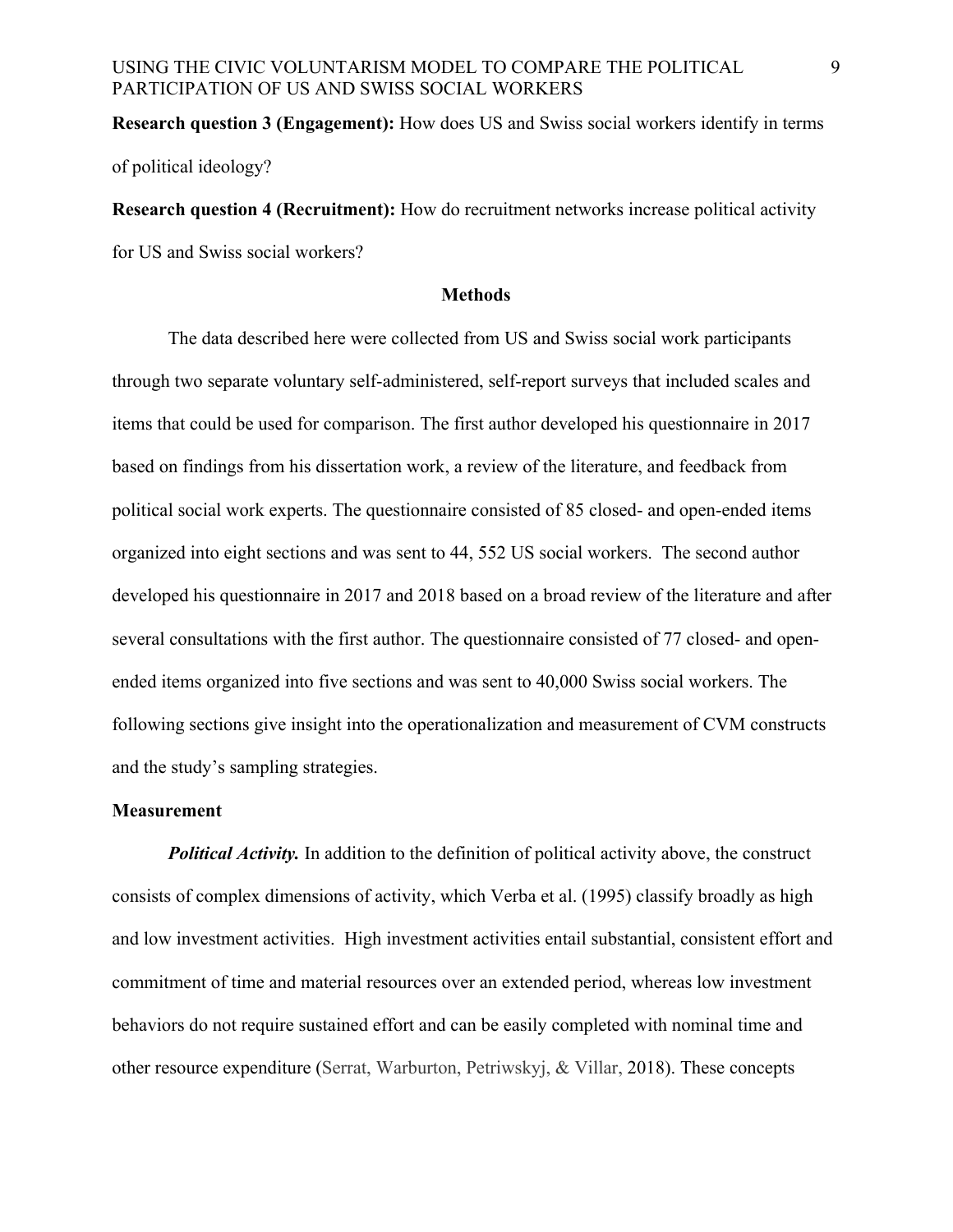correspond with Rome and Hoechstetter's (2010) instrument measuring political engagement, the Political Activity Scale (PAS). The 20-item scale was adapted and further developed by Ostrander, Lane, McClendon, Hayes, and Smith, (2017) and Kindler (2019a; 2019b). The PAS' "high category" scale was adapted as an *Active Subscale* of behaviors that accord with Verba and colleague's description of high investment activities, such as contacting an elected official, working for pay or as a volunteer for a political campaign, participating in political rallies, marches or protests. The PAS' "low category" scale was adapted to a *Passive Subscale,* that includes behaviors such as voting on local, state and federal levels, using social media to share political or civic information, donating money, discussing current policy and boycotting products. This accords with Verba et al's description of low investment activities.

Participants were asked how often they have participated in each of these types of activities during the last 12 months, with the following possible responses: never (0), rarely (1), sometimes (2), often (3), very often (4). For the current study, the PAS was modified to include only those items which would be understood by both US and Swiss social workers, for a total of 14 items with a score range of 0-56. The Cronbach's Alpha for the entire scale was  $\alpha = 0.851$ . The Active subscale and Passive subscale each had 7 items with a score range of 0-28, and Cronbach's alphas were  $\alpha = .788$  and  $\alpha = .748$  respectively.

*Political Efficacy.* The survey also included standard scales for political efficacy developed for the American National Election Survey (n.d) (ANES), later refined by Niemi, Craig, and Mattei (1991) to operationalize internal and external political efficacy using a fouritem scale. Political efficacy refers to one's belief that they are capable of intervening in the political system (internal efficacy), that the system is capable of responding to their intervention (external efficacy), and the combination of the two (overall political efficacy). All of the items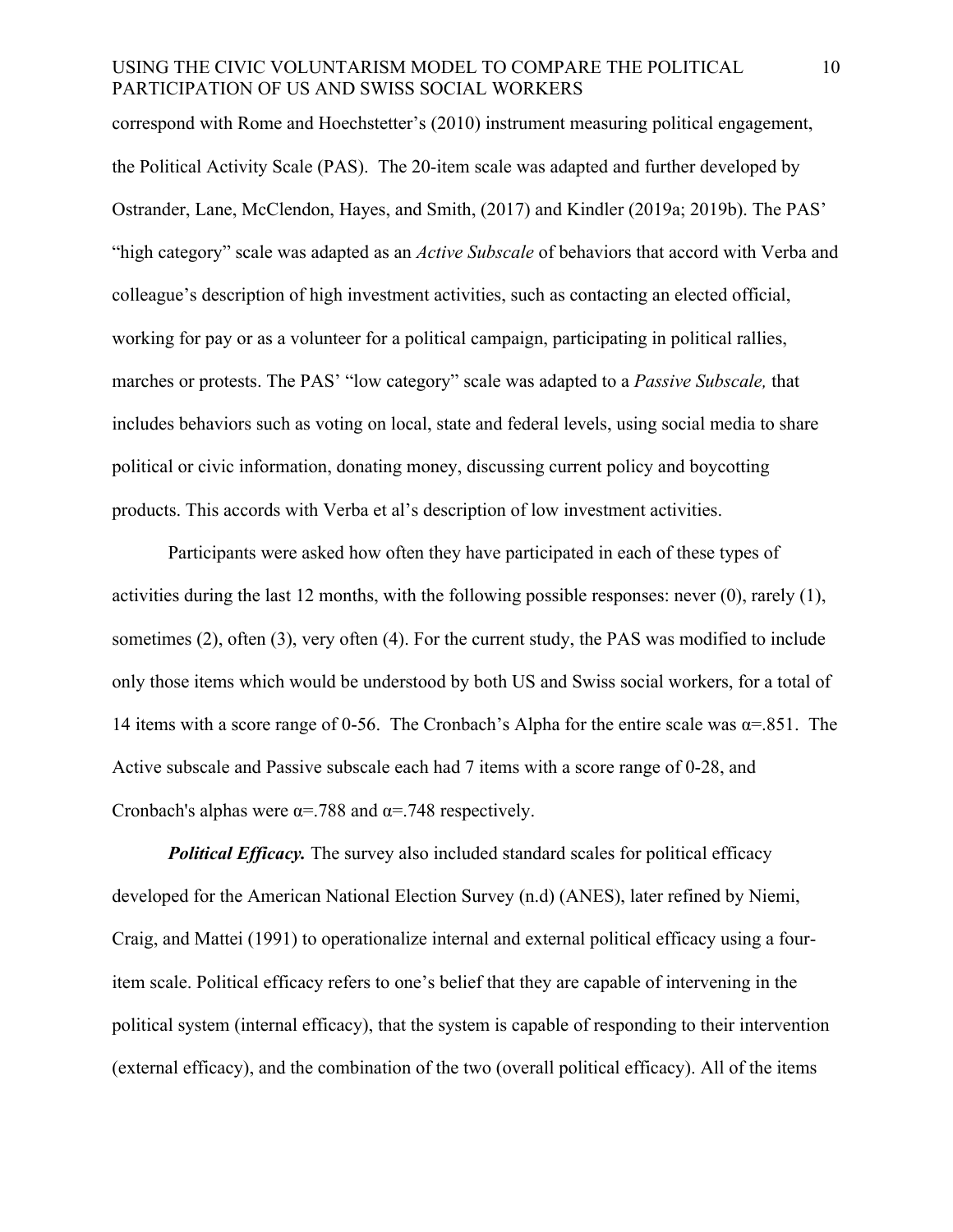measuring this construct have five Likert responses that range from strongly disagree to strongly agree. The *internal* political efficacy scale, ranging from 0 to 8, included two items: "How well do you understand the important political issues facing our country?" and "I feel I could do as good a job in public office as most other people." The *external* political efficacy scale, ranging from 0 to 8, included two items as well: "How much do public officials care what people like you think?" and "How much can people like you affect what the government does?" The ANES scale of internal and external efficacy has been tested for validity and reliability, reporting a Cronbach's alpha of α=.80 (Niemi, Craig, & Mattei, 1991).

*Political ideology.* Freeden (2001) refers to political ideology as "a set of ideas, beliefs, values, and opinions… that competes deliberately as well as unintentionally over providing plans of action for public policy making…." (p. 7174). Domhoff (2013) contends that political ideologies can be placed on a *left* and *right* spectrum or referred to as *liberal* and *conservative* in US politics. Those falling to the left, or liberal side of the spectrum, tend to dislike hierarchy, be more oriented toward human needs, focus more on group well-being and social networks, and are more egalitarian than those on the right side of the ideological spectrum. Those on the right, or conservative, side of the spectrum find themselves to be individually oriented, believe success is an individual achievement through individual effort, respect the rule of law and hierarchy, and are supportive of the social and political power structures. In order to measure the respondents' political ideology, a 6-point scale was applied. Participants were asked to place themselves on the scale with 1 indicating a left-wing orientation and 6 indicating a right-wing orientation.

*Recruitment Networks.* Involvement in political activity is influenced by civic organization membership, or recruitment networks per the CVM. These include work, voluntary and religious organizations. Participants' recruitment networks were assessed through two items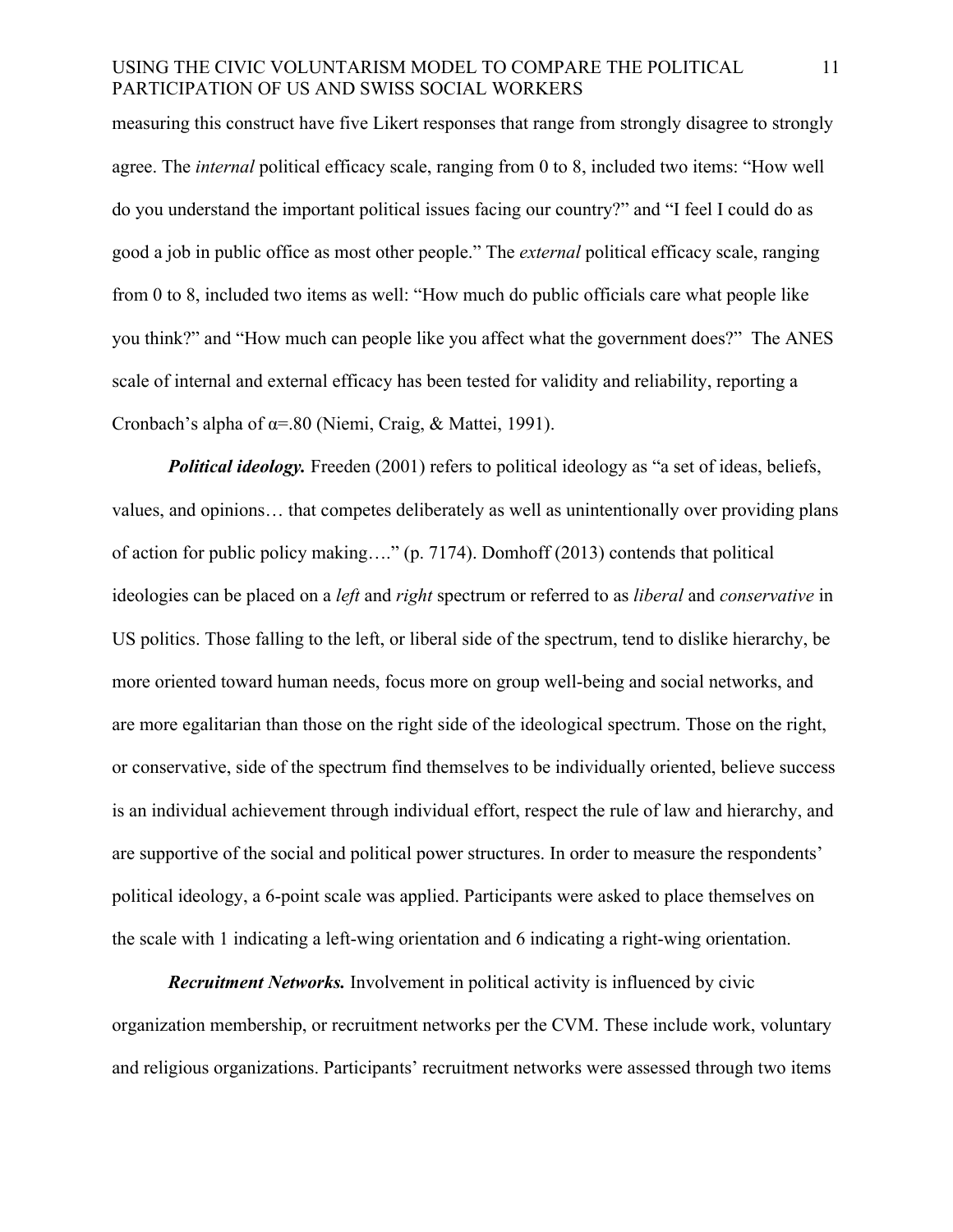that asked if they were a member of a union and if they were a member of a professional social work organization, with a yes/no response set.

#### **Sample**

In 2017 and 2018, the professional boards of all 50 United States and the District of Columbia were contacted and a data file including email addresses of social work licensees was requested. In the end and after multiple inquiries, the following 24 states (approximately 221,327 licensed social workers in total) provided data files: Arkansas, Connecticut, District of Columbia, Florida, Kansas, Kentucky, Michigan, Minnesota, Nebraska, New Jersey, New York, North Carolina, North Dakota, Ohio, Oklahoma, Oregon, Rhode Island, Utah, Vermont, Washington, West Virginia, Wisconsin, and Wyoming. The sample of states are located in all four regions of the United States (United States Department of Commerce: Economic and Statistics Administration, United States Census Bureau, n.d.). After cleaning the list of erroneous email addresses, 133,656 were identified as eligible to participate in the study. Using a random number generator in Microsoft Excel, one-third of these licensed social workers, or 44,552, were selected for the sample. These email addresses were organized into panels of 5,000 and every member of the sample was emailed on four separate occasions between June and October 2018. Most respondents completed the questionnaire in 15 minutes. Of the 3,033 random selected individuals who started the survey, 2,350 participants (77%) finished the questionnaire. The response rate of 7% was calculated after considering the total sample size and the number of completed responses. When considering only the invitations that were opened, the study's response rate rises to an estimated 15%.

In Switzerland, social workers don't have the opportunity to get a license. In addition, there is no reliable data about the actual number of social workers working in the country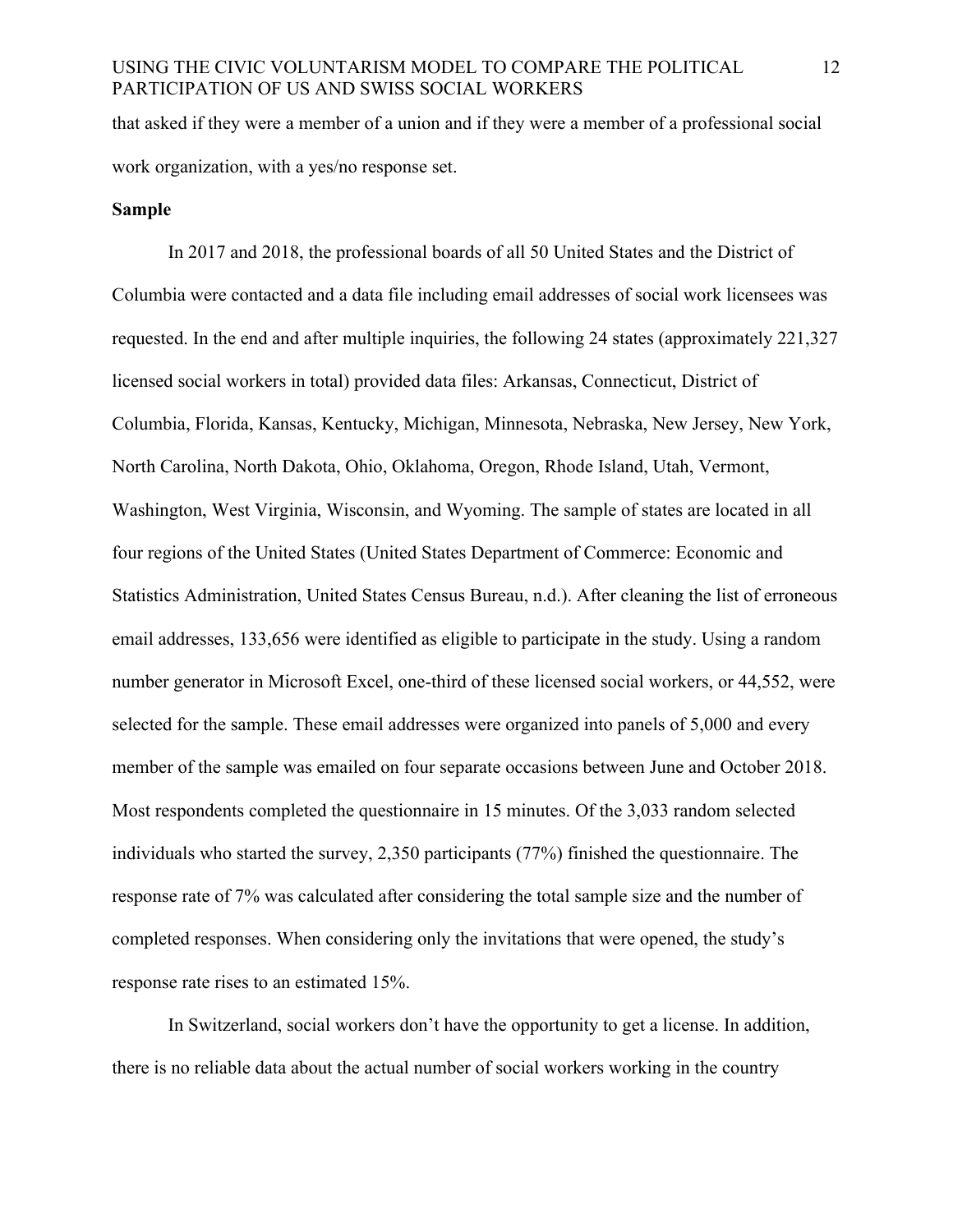(AvenirSocial, 2017), but the number is estimated at about 90,000 (Kindler, 2019a). As a result of having no list of social workers in Switzerland to work from, random sampling could not be used as a data collection process. Instead, the questionnaire was distributed through employers, professional associations, Universities, alumni organizations, Facebook groups and personal contacts. An estimated 40,000 social workers have received the invitation to participate (Kindler, 2019a). Of the 2245 individuals who started the survey, 1824 participants (81%) finished the questionnaire between May and July 2018. For the purposes of this article, all students and other participants who did not hold at least a bachelor's degree in social work have been excluded; 1242 social workers remain in the sample, for an overall response rate of 3%. In order to compare the political activity and the political attitudes between US (*N*=3033) and

Swiss social workers (*N*=1242), both datasets have been merged in the Statistical Package SPSS, Version 24. For the 4275 participants, the mean age was 46 (*M*=45.7, *SD*=14.1) and the sample was predominantly female (76%). Ninety-eight percent of US social workers are registered to vote and in Switzerland, where citizenship is the only requirement to vote, 96% in the Swiss sample are Swiss citizens.

#### **Results**

In order to analyze the data collected and to answer the research questions, independent samples t-tests were conducted to compare the mean scores of US social workers with the mean scores of Swiss social workers.

**Research Question 1 (Resources): Does political activity differ between US and Swiss social workers?**

*Political Activity Scale.* There was a statistically significant difference in overall political participation measured on the Political Activity Scale (Range 0-56, *M*=23.0, *SD*=8.8). US social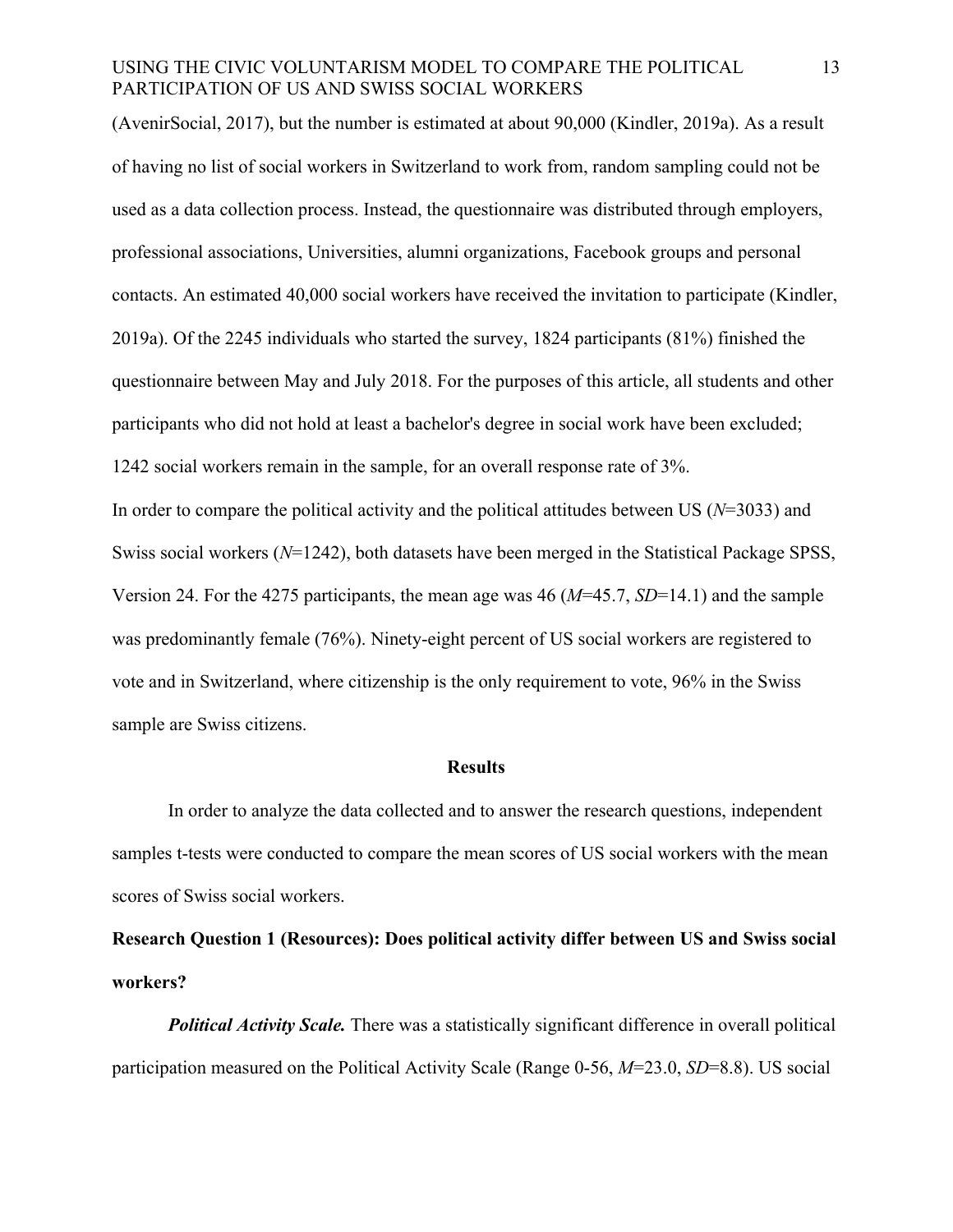workers (*M*=24.2, *SD*=8.5, *n*=2372) have been found to be more politically active than Swiss social workers (*M*=20.8, *SD*=8.9, *n*=1242), *t*(3612)=11.308, *p*<.001. Fourteen percent of the US sample can be called often or very often politically active while in the Swiss sample, only 9% of the respondents can be assigned to this category.

*Political Activity on the Active Subscale.* There was also a statistically significant difference in political participation measured on the Active Subscale (Range 0-28, *M*=6.0, *SD*=4.8). US social workers (*M*=6.8, *SD*=4.6, *n*=2446) have been found to be more politically engaged in active behaviors than Swiss social workers (*M*=4.4, *SD*=4.6, *n*=1242), *t*(3686)=15.005, *p*<.001. As shown in Table 1, US social workers are more involved than the Swiss social workers in all seven activities, with the biggest difference being in contacting politicians. Concerning active political behavior, only 3% of US and only 2% of Swiss social workers engage often or very often in those kinds of activities.

#### **[Insert Table 1 approximately here]**

*Political Activity on the Passive Subscale.* There was also a statistically significant difference in political participation measured on the Passive Subscale (Range 0-28, *M*=17.1, *SD*=5.0). US social workers (*M*=17.4, *SD*=4.7, *n*=2415) have been found to be more politically engaged in passive behaviors than Swiss social workers (*M*=16.4, *SD*=5.3, *n*=1242), *t*(2246.547)=5.606, *p*<.001. Concerning passive political behavior, Table 2 shows that US social workers are more involved than the Swiss social workers in all seven activities, with one exception: Swiss social workers discuss current policy more often than US social workers. Sixtythree percent of US and 53% of Swiss social workers engage often or very often in those kinds of activities.

# **[Insert Table 2 approximately here]**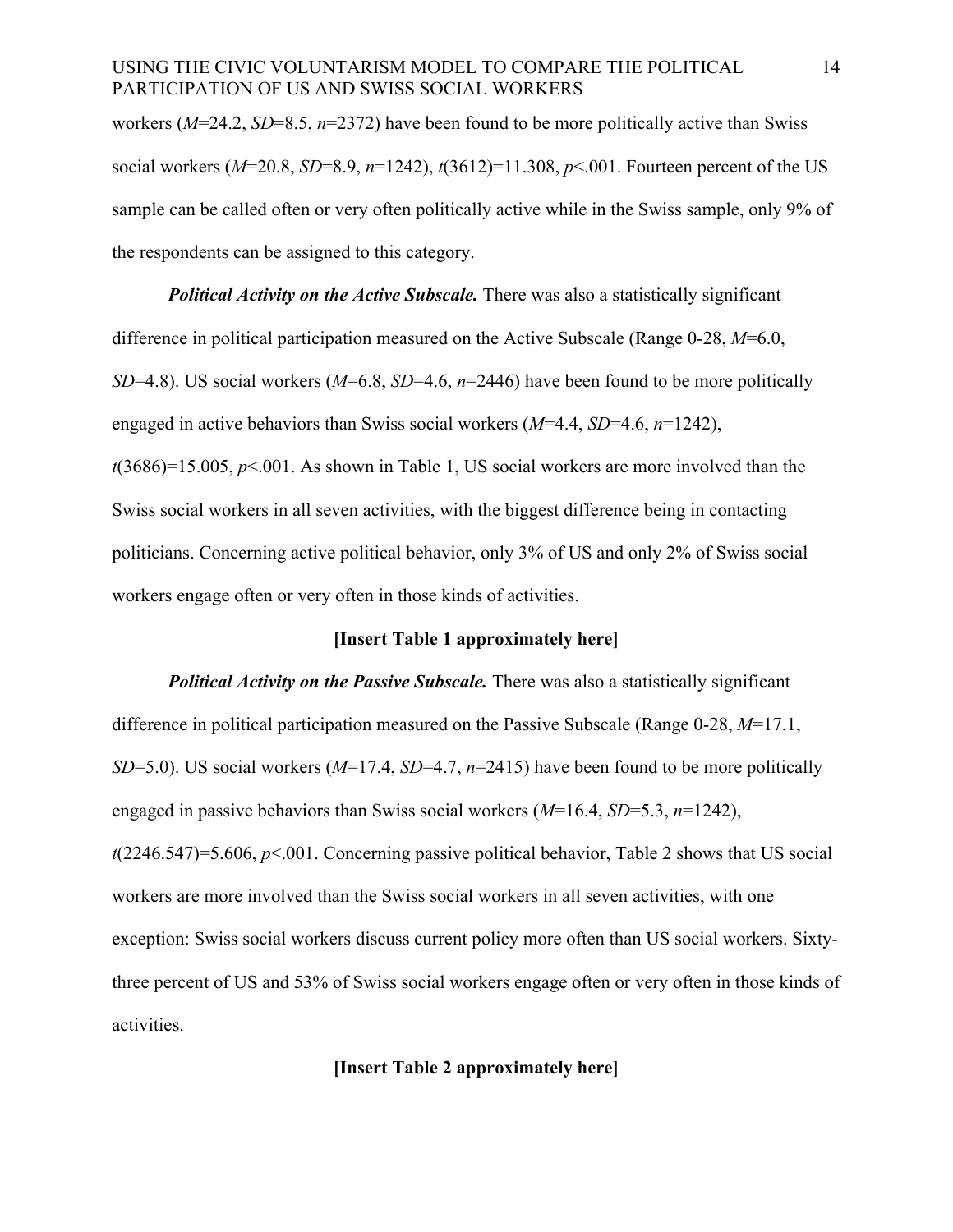# **Research question 2 (Engagement): Does political efficacy (internal and external) differ between US and Swiss social workers?**

Both internal ( $\alpha$ =.604) as well as external political efficacy ( $\alpha$ =.559) were measured with two items, both ranging from 0 (no efficacy) to 4 (very high efficacy). In the analysis, the two items were added together so that the new scale ranged from 0 to 8. Overall political efficacy  $(\alpha = 541)$ therefore consisted of these four items with a scale range of 0-16.

*Political efficacy.* There was a statistically significant difference in overall political efficacy (Range 0-16, *M*=8.0, *SD*=2.6). US social workers (*M*=8.2, *SD*=2.3, *n*=2762) have been found to have a higher overall political efficacy than the Swiss group (*M*=7.6, *SD*=3.2, *n*=1242), *t*(1851.014)=6.085, p<.001, although 29% of Swiss social workers rate having a strong or very strong political efficacy compared to 27% of US social workers.

*Internal political efficacy.* There was a statistically significant difference in internal political efficacy (Range 0-8, *M*=4.6, *SD*=1.8). US social workers (*M*=4.7, *SD*=1.6, *n*=2779) have been found to have higher confidence in their ability to intervene in the political system than the Swiss group (*M*=4.1, *SD*=2.3, *n*=1242), *t*(1805.979)=8.501, *p*<.001. 56% of the US sample reported a strong or very strong internal political efficacy, while in the Swiss group, only 46% of the respondents can be assigned to this category.

*External political efficacy.* Concerning external political efficacy (Range 0-8, *M*=3.4, *SD*=1.5), an independent sample t-Test has revealed no significant differences between US (*M*=3.4, *SD*=1.5, *n*=2776) and Swiss social workers (*M*=3.4, *SD*=1.7, *n*=1242), *t*(2077.079)=0.105, *p*=.916, although 29% of Swiss social workers rate having a strong or very strong external political efficacy compared to only 21% of US social workers.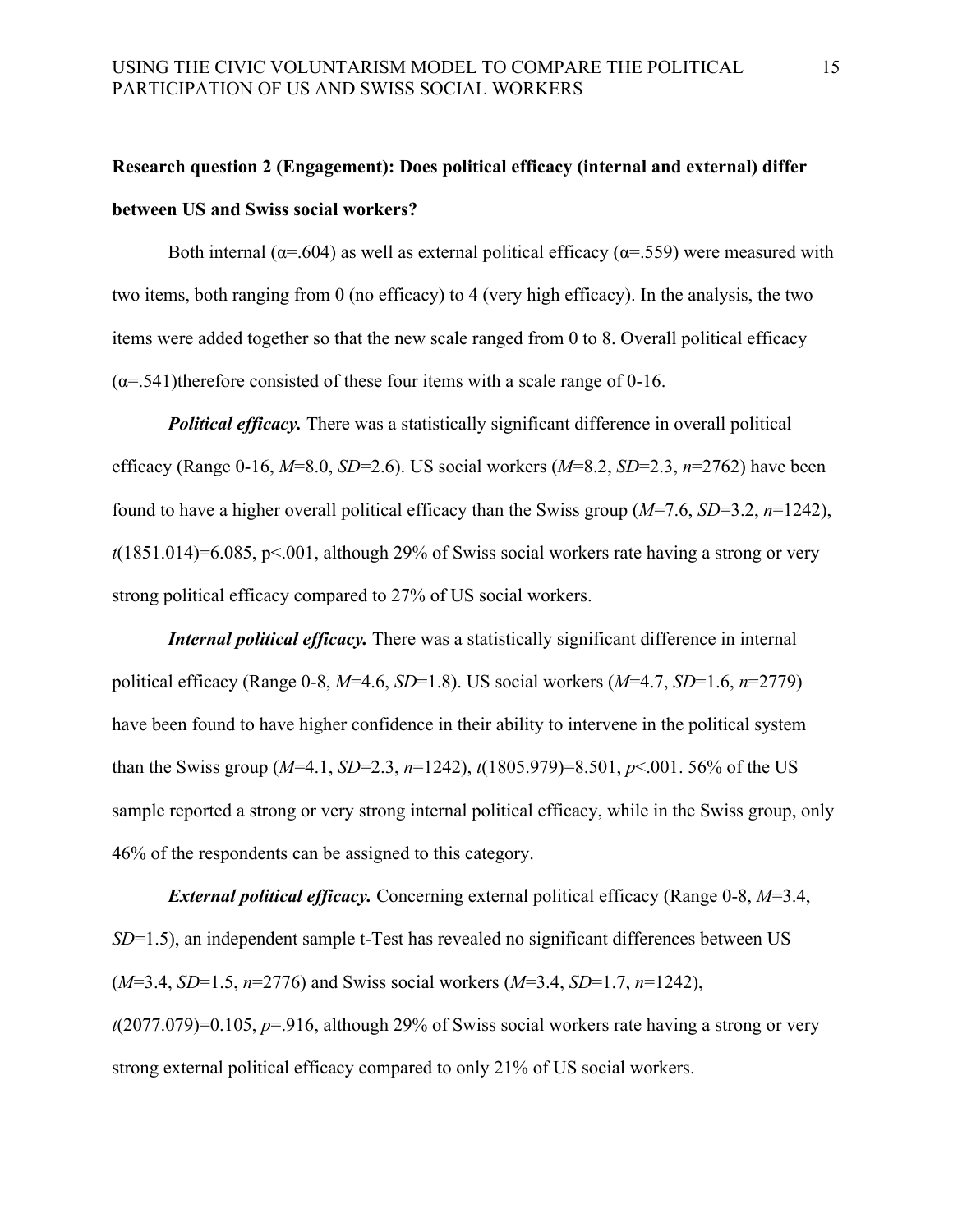# **Research question 3 (Engagement): How do US and Swiss social workers identify in terms of political ideology?**

In order to measure the respondents' political ideology, a 6-point scale was applied. Participants were asked to place themselves on the scale with 1 indicating completely left-wing orientation and 6 indicating completely right-wing orientation. There was a statistically significant difference in political ideology of US (*M*=2.5, *SD*=1.1, *N*=2604) and Swiss social workers (*M*=2.0, *SD*=0.9, *N*=1242), *t*(3032.326)=13.465, *p*<.001. Thirteen percent of the US respondents placed themselves on the right side, while only 6% of Swiss participants placed themselves on the right side.

# **Research question 4 (Recruitment): How do recruitment networks increase political activity for US and Swiss social workers?**

Participants' memberships in recruitment networks were assessed through two items that asked if they were a member of a union and if they were a member of a professional social work organization, with a yes/no response set. Seventeen percent of respondents were a member of a trade union and 37% indicated being a member in a professional social work organization. Swiss participants were significantly more involved in both networks,  $\chi^2(1)$ =14.663, *p*<.001, *n*=3610, *CC*=.064, *p*<.001.

Both recruitment network types increased the political engagement of social workers significantly, meaning that social workers belonging to a trade union (*M*=25.4, *SD*=9.3, *n*=578) were more politically active than social workers without membership in a trade union (*M*=22.6, *SD*=8.6, *n*=2904),  $t(783.206)$ =-6.595, *p*<.001. Also, social workers belonging to a professional social work association (*M*=25.0, *SD*=8.7, *n*=1521) were more politically active than social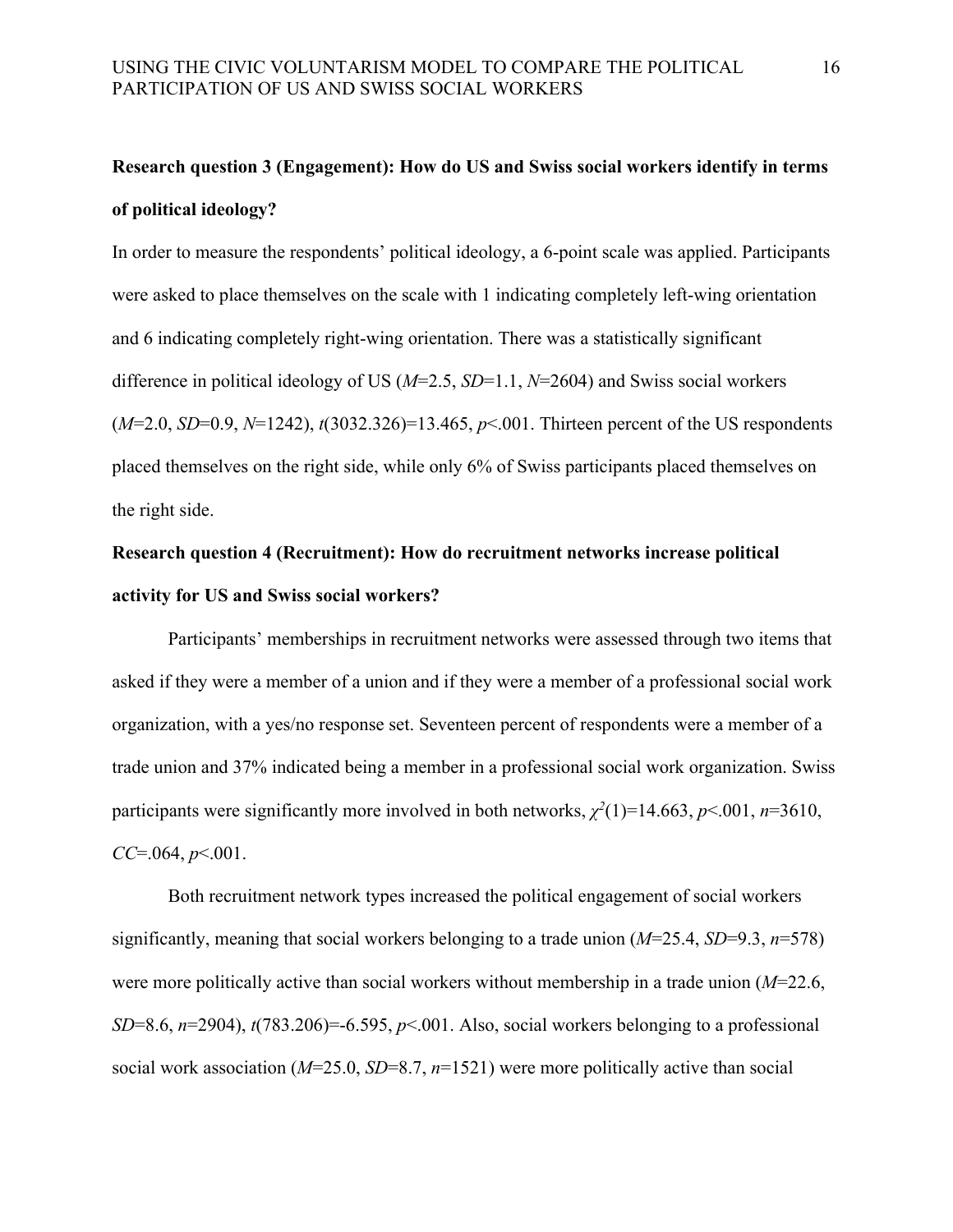workers without professional association membership (*M*=21.6, *SD*=8.6, *n*=2093), *t*(3612)=- 11.585, *p*<.001.

Regarding recruitment networks it has been shown that 37% of the total sample are members of a professional social work association and 17% are members of a trade union. Swiss social workers are significantly more often a member in both network types. There is an influence of membership on political participation: Membership in a professional work association increases the political participation of both the US and Swiss subsample. Membership in a trade union increases only the political activity of Swiss social workers, while there is no such significant difference in the US subsample. The connection between professional social work association membership and political activity is the same for US social workers (*M1*=23.1, *SD1*=8.4, *n1*=1459, *M2*=26.0, *SD2*=8.4, *n2*=913, *t*(2370)=-8.057, *p*<.001) and Swiss social workers(*M1*=18.2, *SD1*=8.2, *n1*=634, *M2*=23.5, *SD2*=8.8, *n2*=608, *t*(1221.597)=- 11.061, *p*<.001). However, the connection between trade union membership and political participation differs for the US social worker  $(M_1=24.2, SD_1=8.3, n_1=1908, M_2=24.8, SD_2=9.3,$  $n_2$ =332,  $t$ (428.565)=-0.990,  $p$ =.323) with no significant differences between members and nonmembers; and for Swiss social workers  $(M_1=19.5, SD_1=8.3, n_1=996, M_2=26.2, SD_2=9.4, n_2=246,$  $t(344.055)=10.263$ ,  $p<.001$ ) where a significant difference exists. This implies that membership in a union influences the political activity of Swiss social workers to a greater extent than their US counterparts.

#### **Limitations**

The limitations of this study include the sampling process and size. While the sampling process in the US study has been randomized, the Swiss group consists of a non-probabilistic sample. In addition, the US sample (*N*=3033) is twice the size of the Swiss sample (*N*=1242).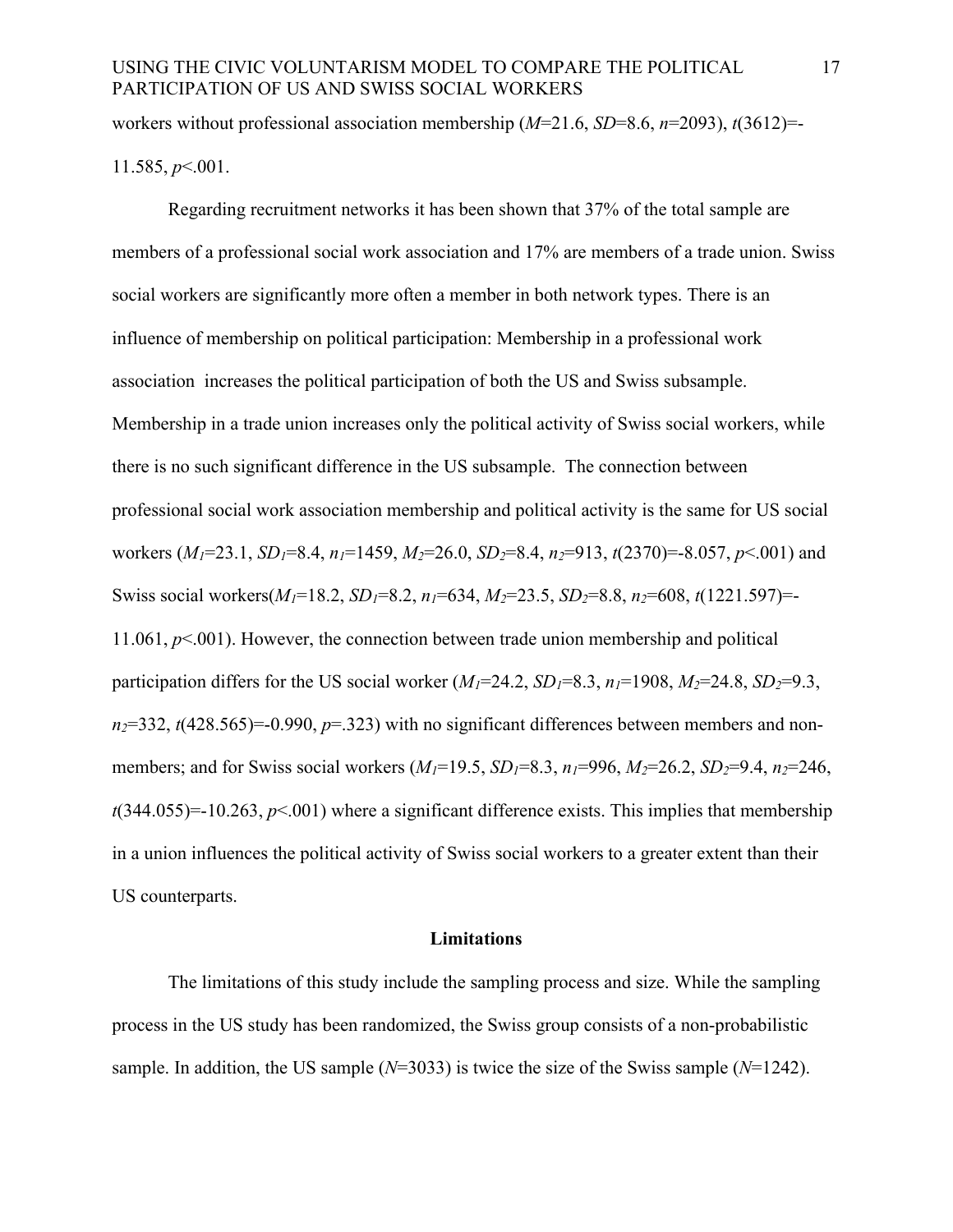While not all US participants answered every question, the Swiss participants were required to answer all questions in the survey. The second major limitation of this study is the use of a selfreport measure and a moment in time. Also, there may be reliability challenges that could potentially be attributable to the particular political environment of the 2018 midterm election when the US survey was administered as well as the concurrent anti-immigrant movement in Switzerland. Finally, there is a potential limitation in comparing and interpreting the US to Swiss participants' political participation because of different electoral systems, culture, and political structures (Norman and Hintze, 2005). Likewise, variation exists in requirements for social workers to be licensed and in the normative understanding of social work practice. For example, Switzerland does not require college educated social workers to be licensed or registered with a governmental entity, and the US has different laws in each state that dictates who must be licensed.

#### **Discussion**

The results of this study show that across both countries, half of the participating social workers are rarely or never politically active, while just over a third can be described as sometimes politically active and a mere 12% of participants are often or very often politically active. Although these results show that the political engagement of social workers can certainly be increased, comparisons with the overall population suggest that social workers are more politically active than average citizens (Kindler, 2019a). While there was no significant difference between Swiss and US social workers' external efficacy, Swiss social workers reported higher rates of external efficacy, and US social workers reported significantly higher rates of internal efficacy. Understanding the two countries' outcomes may be related to several intersecting factors: internal and external efficacy and ideological perspective. For Swiss social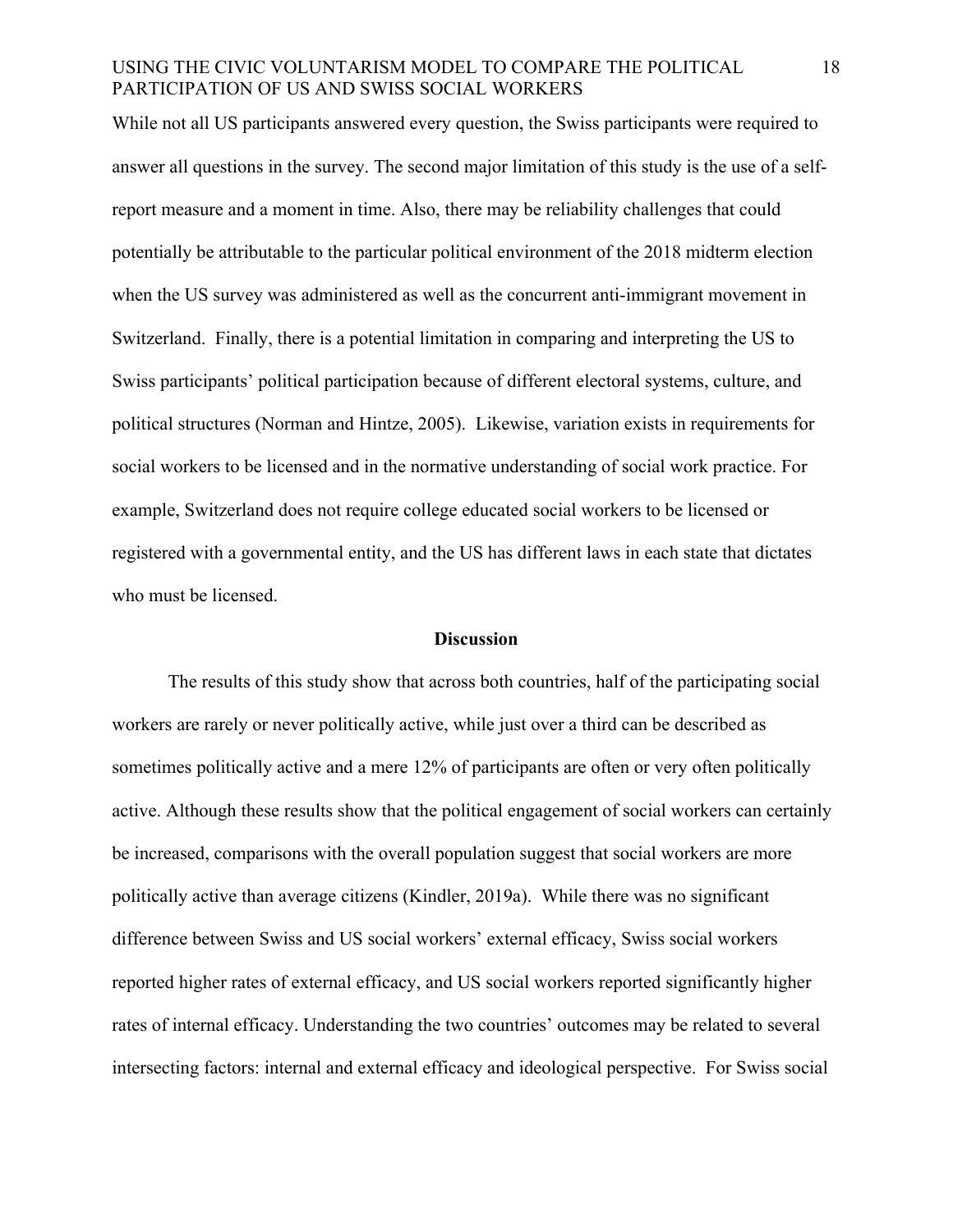workers, who have higher external efficacy and a more left-leaning ideological view, it would seem to naturally follow that their internal efficacy would be lower, given that they report being more expectant of the government to be responsive to the needs of the people, and in a progressive way. US social workers however, who report a greater internal efficacy, but lower external efficacy combined with more moderate to conservative political ideology, may see themselves as needing to be more competent and active in engaging the political system, as they do not see it as being readily responsive to the needs of the people or themselves in a way that de-emphasizes marginalization. While these differences exist, it is interesting that social workers in both countries report higher levels of internal efficacy than external. Civic skills and the strength of the influence of recruitment networks may be a factor affecting political participation and efficacy. While social workers reported being a part of a trade union, it was membership in a professional association that significantly increased political participation of social workers in both countries. Swiss social workers were significantly more often a member in both network types, and such membership significantly affected their political participation. This potentially speaks to a collectivist versus individualist orientation between the two network types in the United States. Whereas the majority of US social workers are clinical or micro level practitioners, the support from professional social work organizations reinforces/supports this orientation in terms of resources and networking opportunities. Trade unions however, defined primarily by their function of collective bargaining and related advocacy would explain a connection to political activity and its macro influences/effects (Reisch & Jani, 2012).

A comparison between active (range 0-28, *M*=6.0) and passive political activities (range 0-28, *M*=17.1) shows a clear preference for passive political activities by social workers in both countries. These findings confirm the results of Ezell (1993), Domanski (1998), Ostrander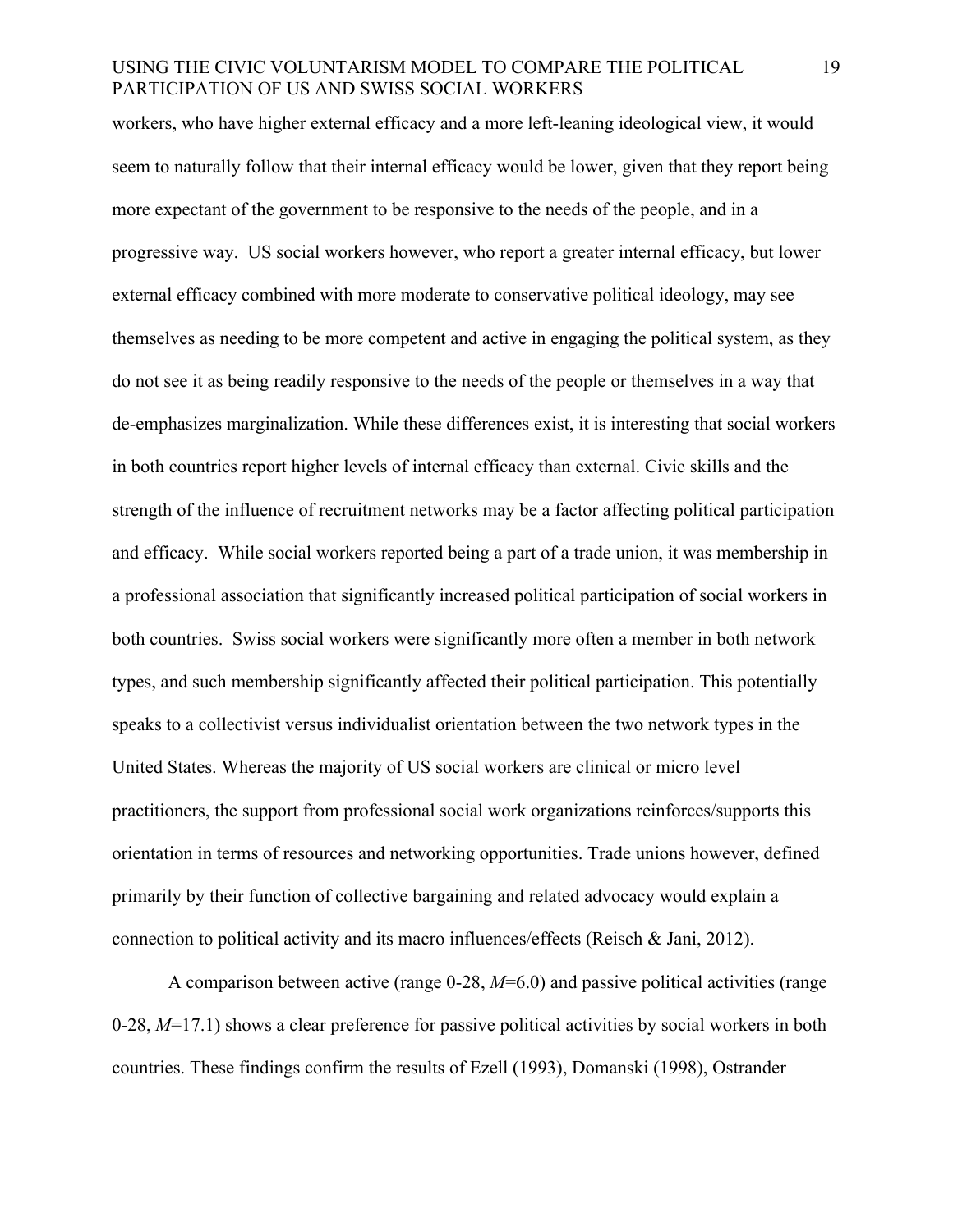(2017), Kindler (2019a), and others that social workers engage most frequently in political activities requiring few resources, such as time, money, civic knowledge or public exposure. This preference may be attributable to individual level factors such as gender. Over threequarters of respondents overall were women. As noted in the literature, women tend to view themselves as being less qualified than men to engage in politics, which tends to be equated with "high-investment" or "active" political activities. Additionally, because of traditional gender norms and role expectations, women disproportionately engage in unpaid labor in the home, leaving them with little time to engage in political activity (Ostrander, Bryan, & Lane, 2019). This therefore makes "low investment" or "passive" activities more accessible to them. The ramifications of passive participation are such that while making some political contribution, as a group, women are still structurally marginalized in terms of policy issues such as the gender wage gap, a lack of parity with other developed countries in terms of paid family leave, etc.

#### **Implications**

Although both the US and Swiss professional codes of ethics explicitly call on social workers to become politically active, only 12% of the social workers in this study are often or very often politically active. One implication for the professional associations could be to further clarify to the members of the profession why political activity should also be part of professional social work practice. Furthermore, the proportion of respondents who feel little or no competence to participate in politics is astonishingly high. To address this problem, employers, professional associations and universities might work intentionally to strengthen the political efficacy of social workers and social work students. In doing so, social workers can become involved in more active political behaviors. With their advocacy skills and systems-perspective approach, they can also contribute to the political system becoming more responsive, thereby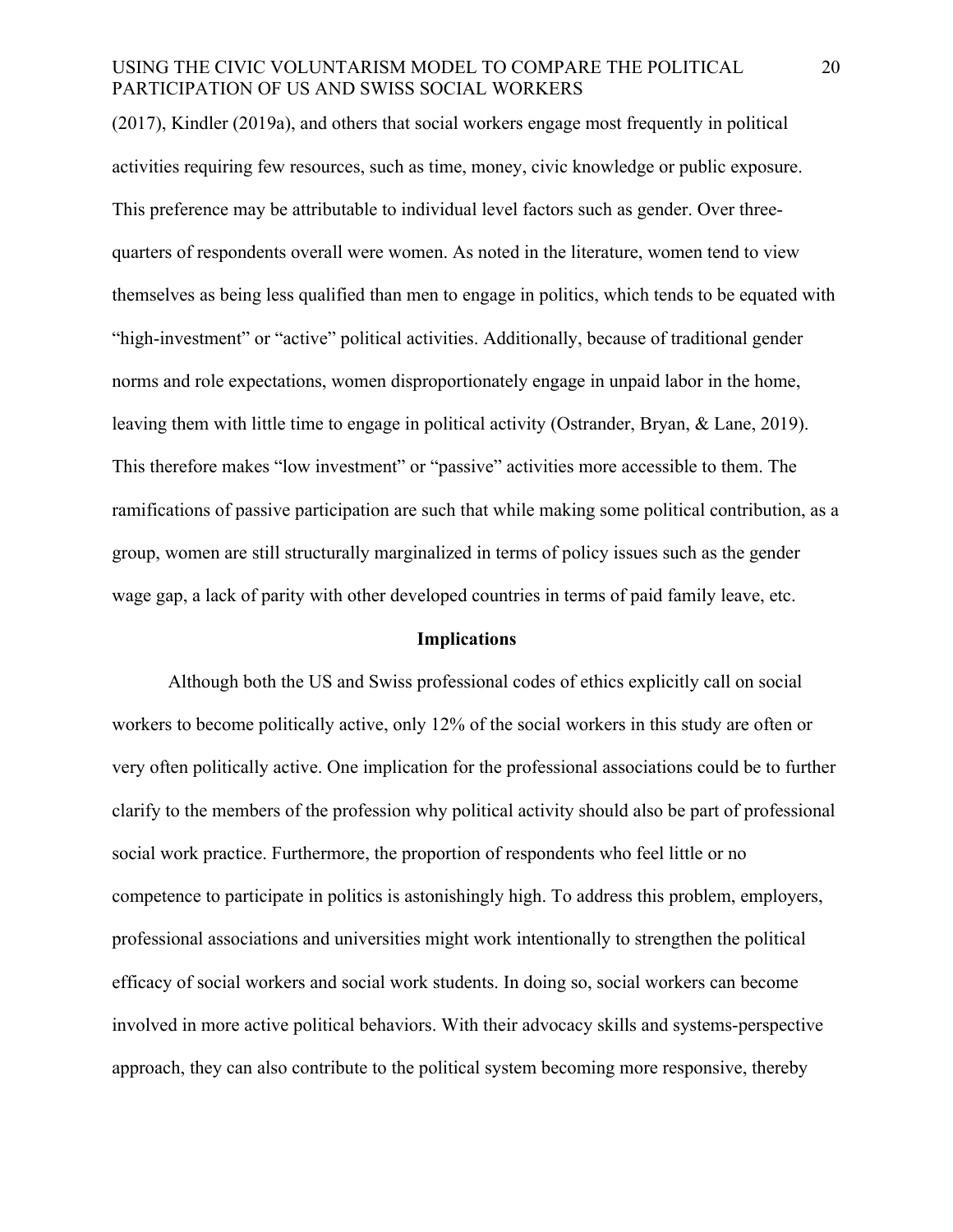potentially increasing practitioners' external political efficacy. This ripple effect can also be extended to recruitment networks. With increased active behaviors, and higher levels of internal and external efficacy, social workers involved in professional associations can influence these organizations and their membership to increase their involvement in macro-level issues and movements. In addition, given the significant association between professional association membership and political participation, encouraging social workers to join a trade union, and collaborative relationships between professional social work organizations and trade unions may increase political participation by enhancing civic skills and political efficacy for practitioners.

This article analyzed differences between US and Swiss social workers regarding the application of the Civic Voluntarism Model and its three components--*resources*, *engagement*, and *recruitment.* While the model has shown its utility in this and previous studies, as previously noted, there are some challenges to its ability to adequately explain political participation. Verba et al.'s conceptualization of high-investment and low-investment activities is problematized by its limited attention to socio-political power dynamics. Specifically, the model does not take into account the "cost" of participating in political activity based on one's positionality or social location or the "cost" of engaging in different forms of political activity. For example, in the United States, with its long history of disenfranchisement based on race, gender and socioeconomic status, the "low-investment" or "passive" act of voting can require extensive resources for people of color, women and low-income individuals (Wang, 2012). With decreases in the number of polling stations in numerous locales, disproportionate investments of time may be spent waiting to vote (Salame, 2020), which can also be a financial conundrum for those in low-income employment, who may have little in the way of paid time off or lack transportation to engage in political activities (Brady & McNulty, 2011)). Additionally, there may be financial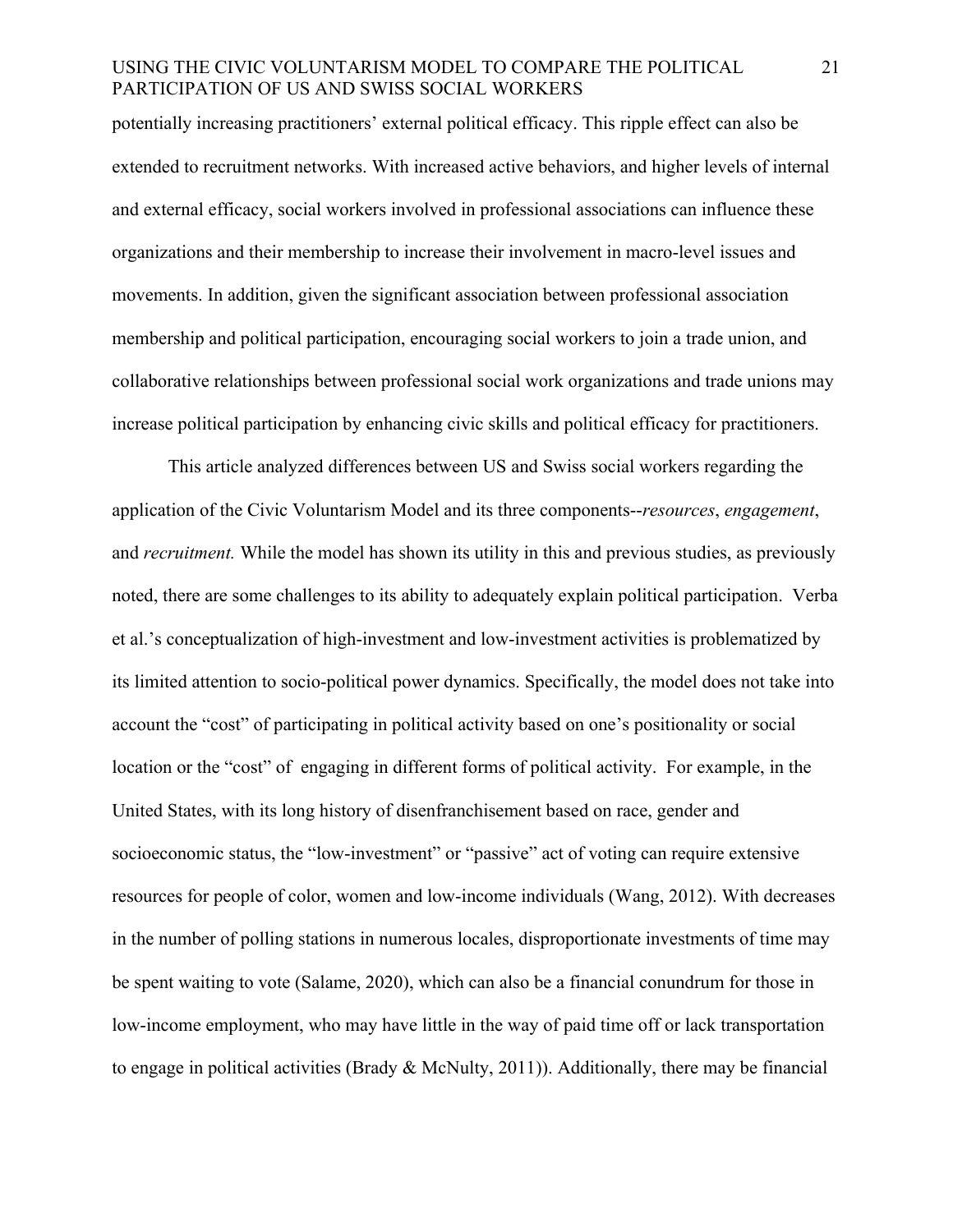disenfranchisement resulting from involvement in the penal system, where voting rights are suspended until legal fees and fines are paid (Sawyer, 2019). For women, whose uncompensated labor in the home is at two and a half times the rate of men's there is even more of a shortage of time and money to engage in political activities (UN Women, 2017).

Perhaps as Rubenson (2004) argues, the overall scale of participation in the Civic Voluntarism Model is problematic. In order to adequately answer the question of why an individual participates, there needs to be an analysis of the different goals' individuals have when they engage in political acts and an examination of the choices they make, both choices between various modes of participation, and choices between who they support. Even if people possess the resources of time, money, and civic skills they still may be non-participants. These resources may not be sufficient for participation to take place. In the specific context of an article comparing US and Swiss social workers, the significant difference suggests perhaps a need for additional measures to capture the reality of political engagement across populations. Our research suggests that being often or very often politically active may be attributed to differences in practitioner social identities and related issue-specific concerns, or identityspecific inhibiting factors, which may not adequately be captured in the CVM. For example, the majority of the sample was predominantly white and female in both countries. While respondents from both countries are likely to live in metropolitan cities with diverse demographics, the recent socio-political environments have seen white supremacy and xenophobia take center stage in the political arena prior to the administration of the research studies. In addition, despite overall diversity in US cities, many residential areas are highly segregated, and Switzerland, which reports demographics in terms of ethnicity/national origin and considers people of color to be foreign. According to Rubenson (2004), diversity is a catalyst for political participation, and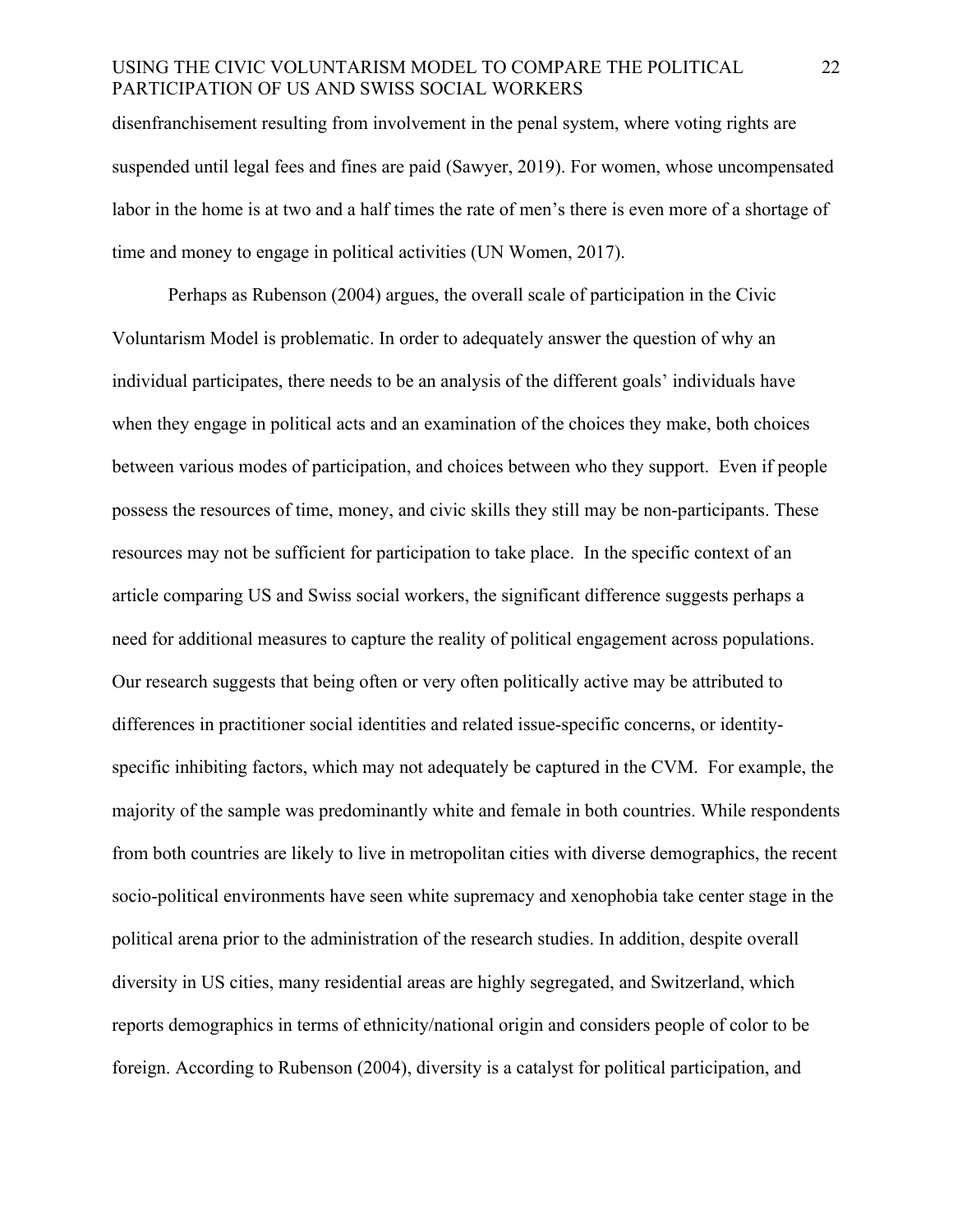operates based on a zero-sum perspective of gains and resource distribution for various identity groups. In order to strengthen social work practice, additional research in this field--both domestically and internationally--is needed to better understand and promote political participation.

# **Conflict of Interest and Funding**

The authors declare that they have no conflict of interest nor did they receive any funding to conduct this study.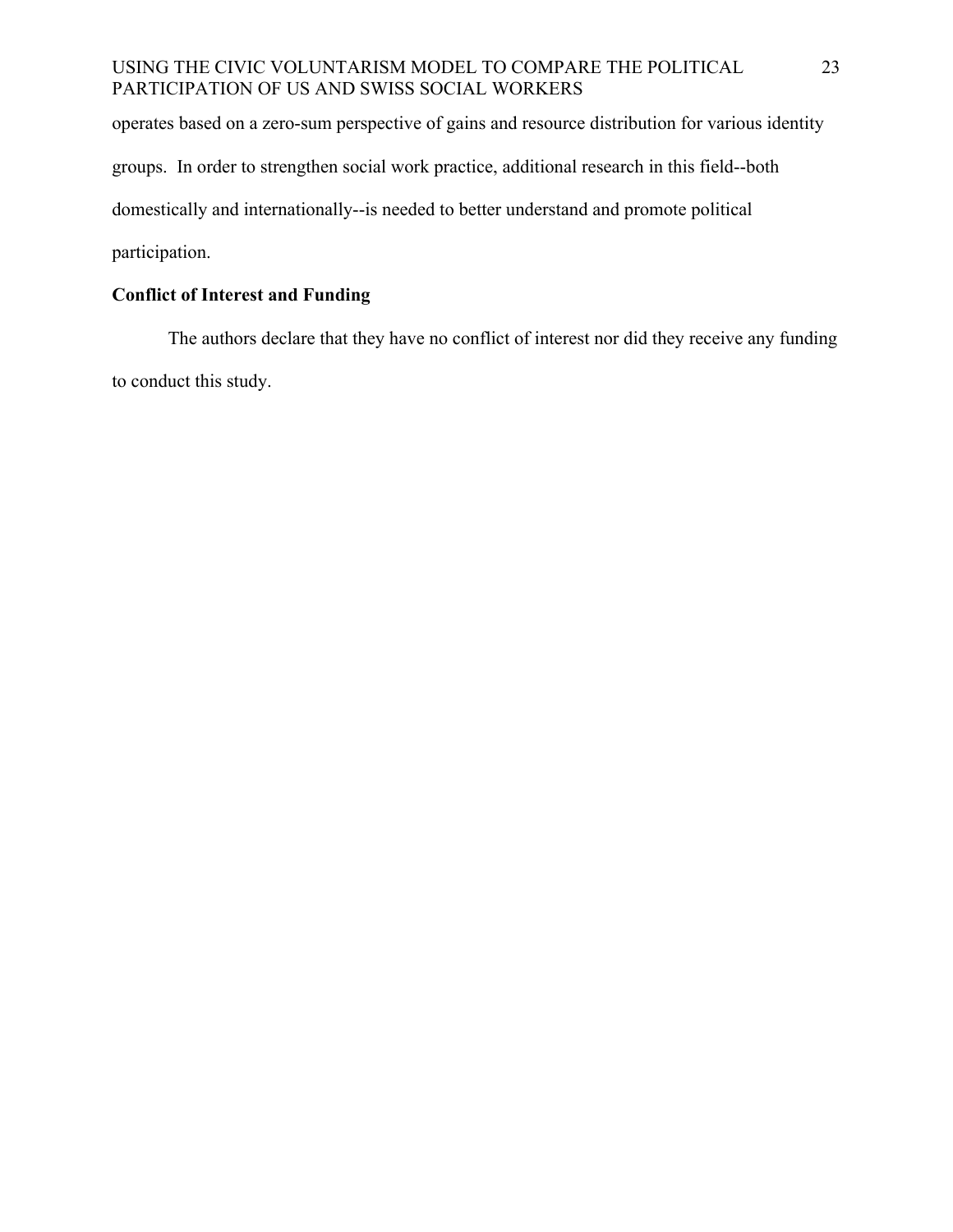#### **References**

- Abrams, L. & Moio, J. (2009). Critical race theory and the cultural competence dilemma in social work education. *Journal of Social Work Education, 45*(2), 245-261.
- American National Election Studies. (2017). Home Page. Retrieved from

http://www.electionstudies.org/

AvenirSocial (2010). *Swiss Social Work Professional Code of Ethics.* Berne: AvenirSocial.

- Bob-Milliar, G. M. (2012). Political party activism in Ghana: factors influencing the decision of the politically active to join a political party. *Democratization, 19*(4), 668-689.
- Brady, H. E., & McNulty, J. E. (2011). Turning out to vote: The costs of finding and getting to the polling place. *American Political Science Review*, 115-134.

Council on Social Work Education. (2015). Educational policy and accreditation standards. Retrieved from https://www.cswe.org/getattachment/Accreditation/Accreditation-Process/2015-EPAS/2015EPAS\_Web\_FINAL.pdf.aspx

- Domanski, M. (1998). Prototypes of Social Work Political Participation: An Empirical Model. *Social Work,* 43(2), pp. 156–167.
- Domhoff, W. G. (2013). The left and the right in thinking, personality, and politics. Retrieved from https://whorulesamerica.ucsc.edu/change/left\_and\_right.html
- Epple, R., & Schär, E. (2015). *Spuren einer anderen Sozialen Arbeit. Kritische und politische Sozialarbeit in der Schweiz 1900-2000.* Zürich: Seismo.
- Ezell, M. (1993). The political activity of social workers: A post Reagan update. *The Journal of Sociology & Social Welfare,* 20(4), pp. 81–97.
- Freeden, M. (2001). Ideology: Political aspects. In (N.J. Smelser & P.B. Baltes, eds.) *International Encyclopedia of the Social & Behavioral Sciences,* Elsevier Ltd.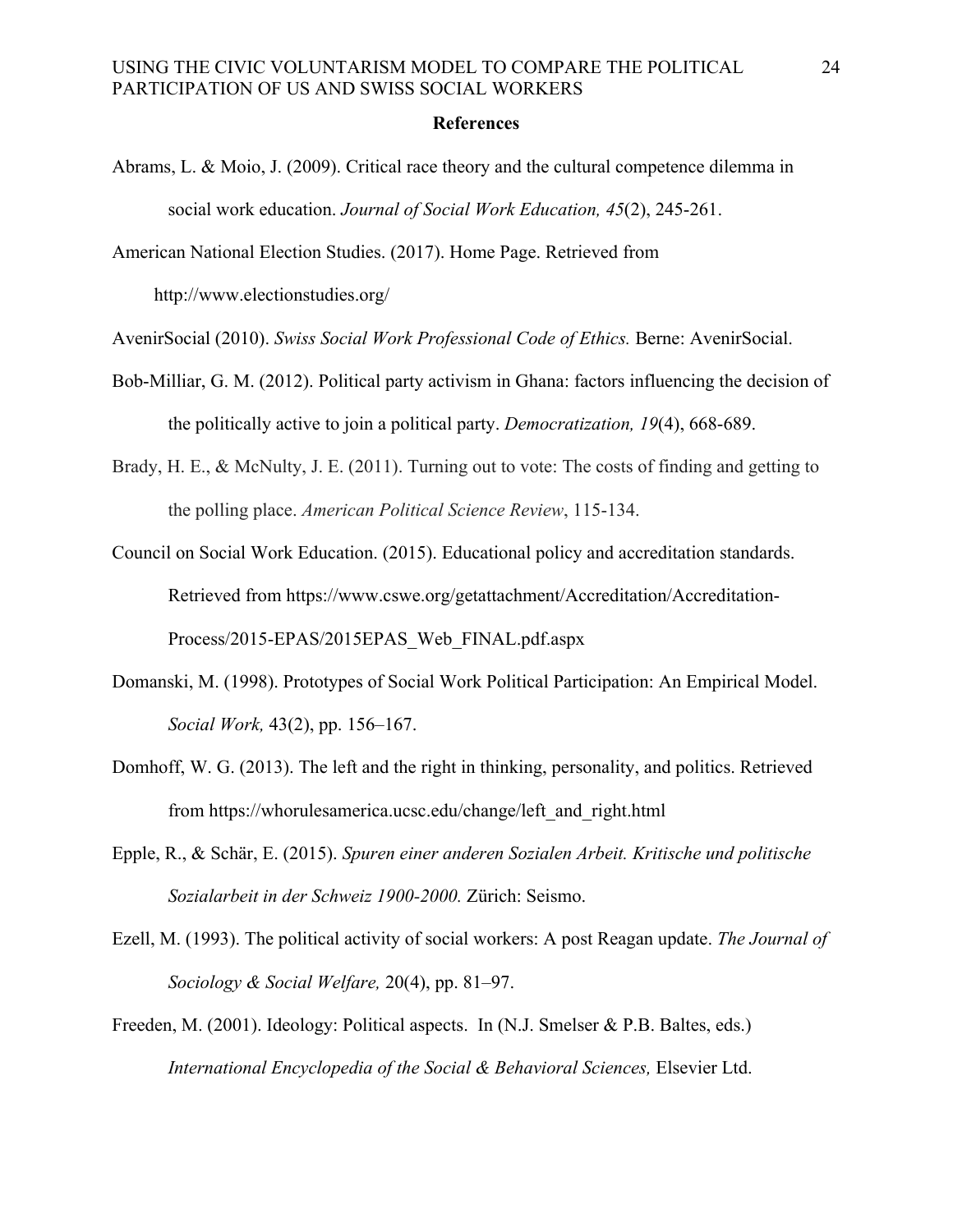- Fullerton, A. S., & Stern, M. J. (2010). Explaining the persistence and eventual decline of the gender gap in voter registration and turnout in the American south, 1956–1980. *Social Science History, 34*(2), 129-169.
- Fullerton, A. S., & Stern, M. J. (2013). Racial differences in the gender gap in political participation in the American South, 1952–2004. *Social Science History, 37*(2), 145-176. Gal, J. & Weiss-Gal, I. (Eds.) (2014). *Social workers affecting social policy: An international perspective.* Policy Press.
- Gal, J. & Weiss-Gal, I. (Eds.) (2017). *Where Academia and Policy Meet. A cross-national perspective on the involvement of social work academics in social policy.* Policy Press.
- Gray, M., Collett van Rooyen, C., et al. (2002). The political participation of social workers: A comparative study. *International Journal of Social Welfare 11*, 99-110.
- Hoefer, R. (2013). Social workers affecting social policy in the US. In J. Gal & I. Weiss-Gal (Eds.)*, Social workers affecting social policy: An international perspective.* (pp. 161- 184). Policy Press.
- International Federation of Social Workers. (2018). Global social work statement of ethical principles. Retrieved from https://www.ifsw.org/global-social-work-statement-of-ethicalprinciples/
- Kindler, T. (2019a). *Sozialarbeitspolitik. eine empirische untersuchung der politischen aktivität von fachpersonen der sozialen arbeit in der Schweiz* (Masterthesis). St.Gallen: FHS St.Gallen, University of Applied Sciences.
- Kindler, T. (2019b). Strengthening political social work: Empirical based suggestions. Retrieved from http://www.sozialarbeitspolitik.ch/Kindler\_2019\_Strengthening-Political-Social-Work.pdf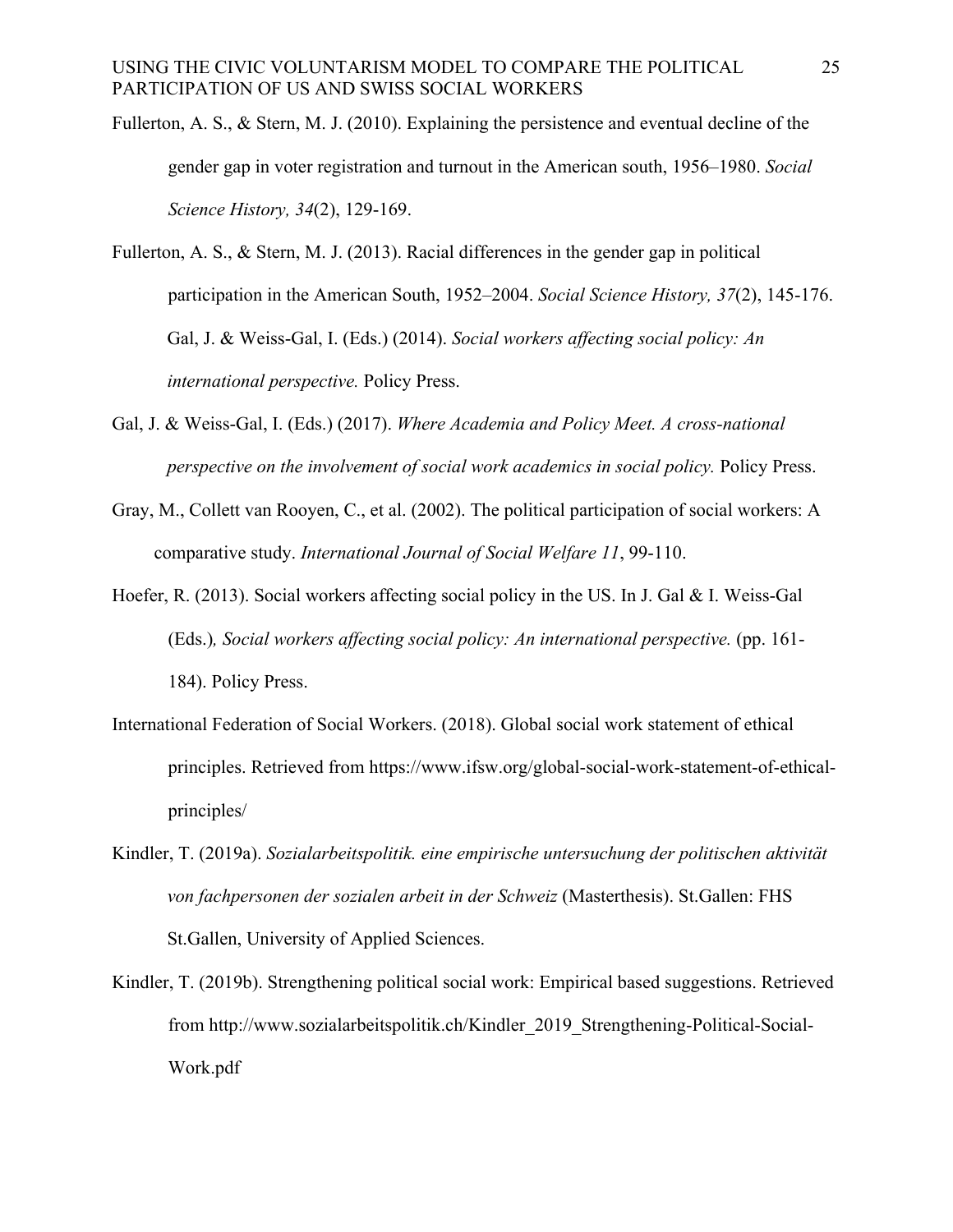- Kulke, D. & Schmidt, J. (2019). Der politische auftrag sozialer arbeit in der praxis: Empirische ergebnisse. In: Köttig, Michaela & Röh, Dieter (Ed.): *Soziale Arbeit in der Demokratie – Demokratieförderung in der Sozialen Arbeit.* Opladen, Berlin & Toronto: Barbara Budrich, pp. 301-313.
- Lane, S. R. (2011). Political content in social work education as reported by elected social workers. *Journal of Social Work Education, 47*(1), 53-72. doi:10.5175/JSWE.2011.200900050
- Lane, S. R., & Humphrey, N. (2011). Social workers in politics: A national survey of social work candidates for elected office. *Journal of Policy Practice, 10*, 225-244.
- Levin-Waldman, O. M. (2013). Income inequality and disparities in civic participation in the New York City Metro Area. *Regional Labor Review, 15*(2), 22-29.
- Lidström, A. (2013). Citizens in the city-regions: Political orientations across municipal borders. *Urban Affairs Review, 49*(2), 282-306.
- Matter, S. (2011). *Der Armut auf den Leib rücken. Die Professionalisierung der Sozialen Arbeit in der Schweiz (1900-1960).* Zürich: Chronos.
- McClendon, J., Lane, S., Ostrander, J., & Smith, T. (2020). Training social workers for political engagement: Exploring regional differences in the United States. *Journal of Teaching in Social Work, 40*(2), 147-168. https://doi.org/10.1080/08841233.2020.1724240
- National Association of Social Workers. (2017). NASW code of ethics. Retrieved from https://www.socialworkers.org/About/Ethics/Code-of-Ethics/Code-of-Ethics-English
- Niemi, R. G., Craig, S. C., & Mattei, F. (1991). Measuring internal political efficacy in the 1988 National Election Study. *The American Political Science Review, 85*(4), 1407-1413.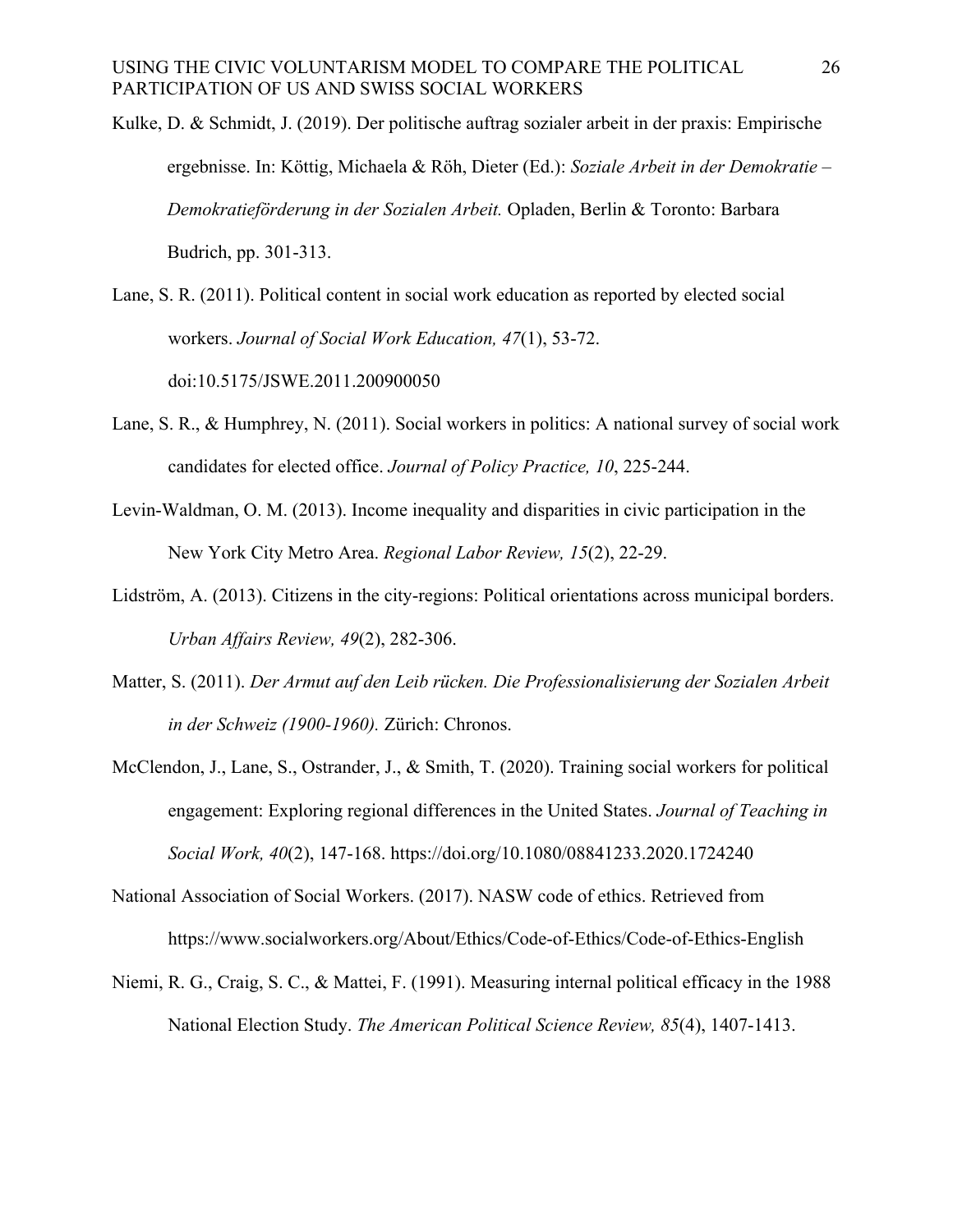- Ortiz, L. & Jani, J. (2010). Critical race theory: A transformational model for teaching diversity. *Journal of Social Work Education, (46)*2, 175-193.
- Ostrander, J. (2017). *To participate or not to participate, that is the question: A critical phenomenological study of clinical social workers and their political participation.*

(Doctoral dissertation). Retrieved from

http://digitalcommons.uconn.edu/dissertations/1296

- Ostrander, J. & Kelly, K. (2020). Fulfilling the ethical obligation to political participation: Clinical social workers, professional socialization, and professional identity. *Journal of Social Work Education, 56*(4). DOI: 10.1080/10437797.2020.1817824
- Ostrander, J., Bryan, J., & Lane, S. (2019). Clinical social workers, gender, and perceptions of political participation. Special issue on "Promoting social change: Policy advocacy, research, and innovation in social work." *Advances in Social Work, 19*(1), 256-275*.* DOI: https://doi.org/10.18060/22609
- Ostrander, J., Lane, S., McClendon, J., Hayes, C., & Smith, T. (2017). Collective power to create political change: Increasing the political efficacy and engagement of social workers. *Journal of Policy Practice, 16*(3), 261-275. https://doiorg.ezproxy.lib.uconn.edu/10.1080/15588742.2016.1266296
- Pritzker, S. a. L., Shannon R. (2016). Political social work: History, forms, and opportunities for innovation. *Social Work, 62*(1), 80-82.
- Reisch, M. & Jani, J. (2010). The new politics of social work practice: Understanding context to promote change. *British Journal of Social Work Education, (42)*6, 1132-1150.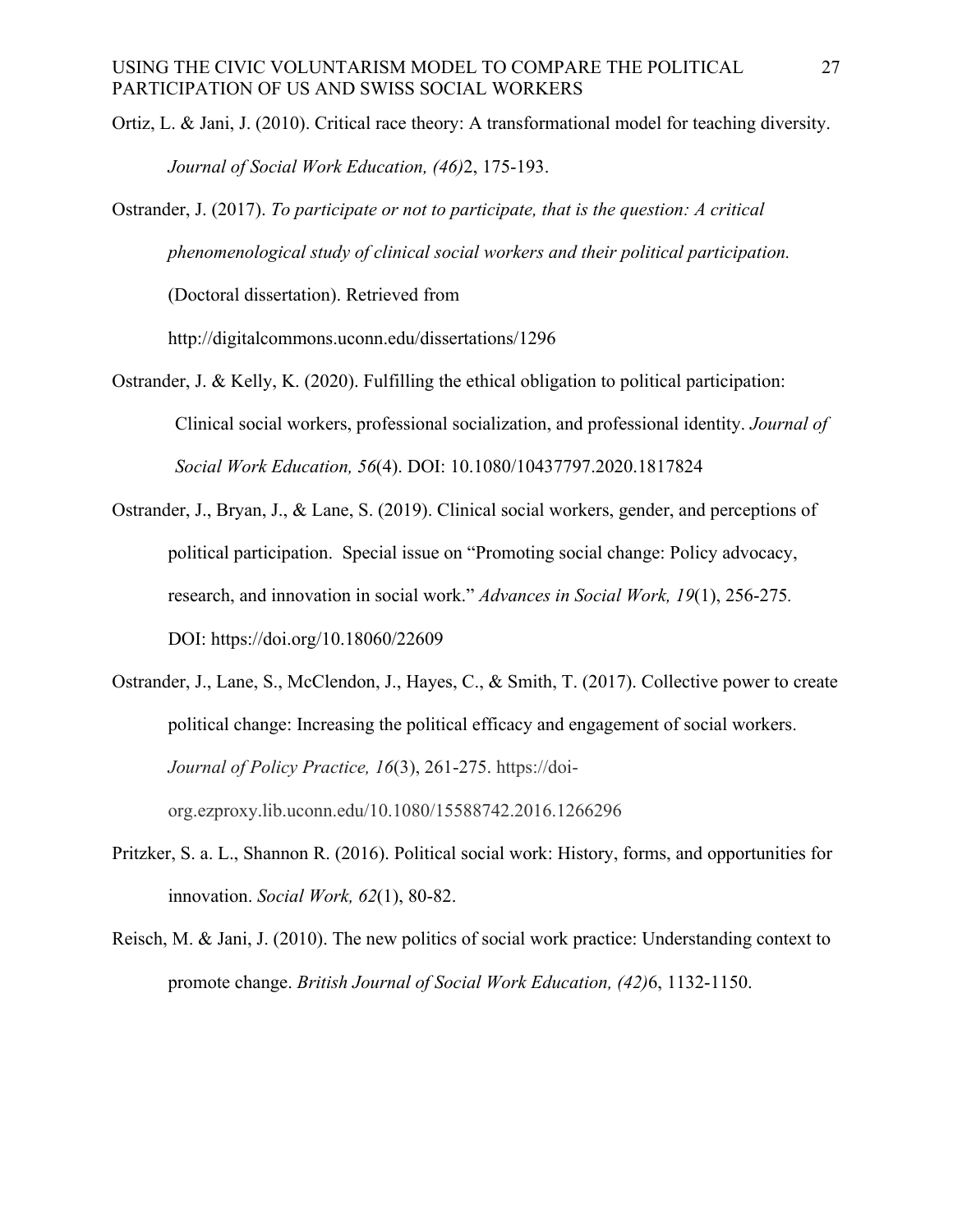- Ritter, J. A. (2008). A national study predicting licensed social workers' levels of political participation: The role of resources, psychological engagement, and recruitment networks. *Social Work, 53*(4), 347-357. doi:10.1093/sw/53.4.347
- Rome, S. H., & Hoechstetter, S. (2010). Social work and civic engagement: The political participation of professional social workers. *Journal of Sociology & Social Welfare, 37*(3), 107-129.
- Rubenson D (2000, April 14-19) *Participation and politics: Social capital, civic voluntarism, and institutional context* [Conference Workshop]. European Consortium for Political Research Joint Session, Copenhagen, Denmark.
- Rubenson D (2004, June 3-5) *Community heterogeneity and political participation in American cities* [Conference presentation]. Canadian Political Science Association, Winnipeg, Manitoba, Canada.
- Salame, R. (2020) Texas closes hundreds of polling sites, making it harder for minorities to vote *The Guardian.* March 2, 2020. Available at: https://www.theguardian.com/us-

news/2020/mar/02/texas-polling-sites-closures-voting

- Sandoval, J. S. O., & Jennings, J. (2012). Latino civic participation: Evaluating indicators of immigrant engagement in a Midwestern city. *Latino Studies, 10*(4), 523-545.
- Sawyer, N. (2019). Too Poor to Vote: Felony Disenfranchisement in Florida Violates Bearden. *Tex. J. on CL & CR*, *25*, 205.
- Serrat, R., Villar, F., & Celdrán, M. (2015). Factors associated with Spanish older people's membership in political organizations: the role of active aging activities. *European Journal of Ageing, 12*(3), 239-247.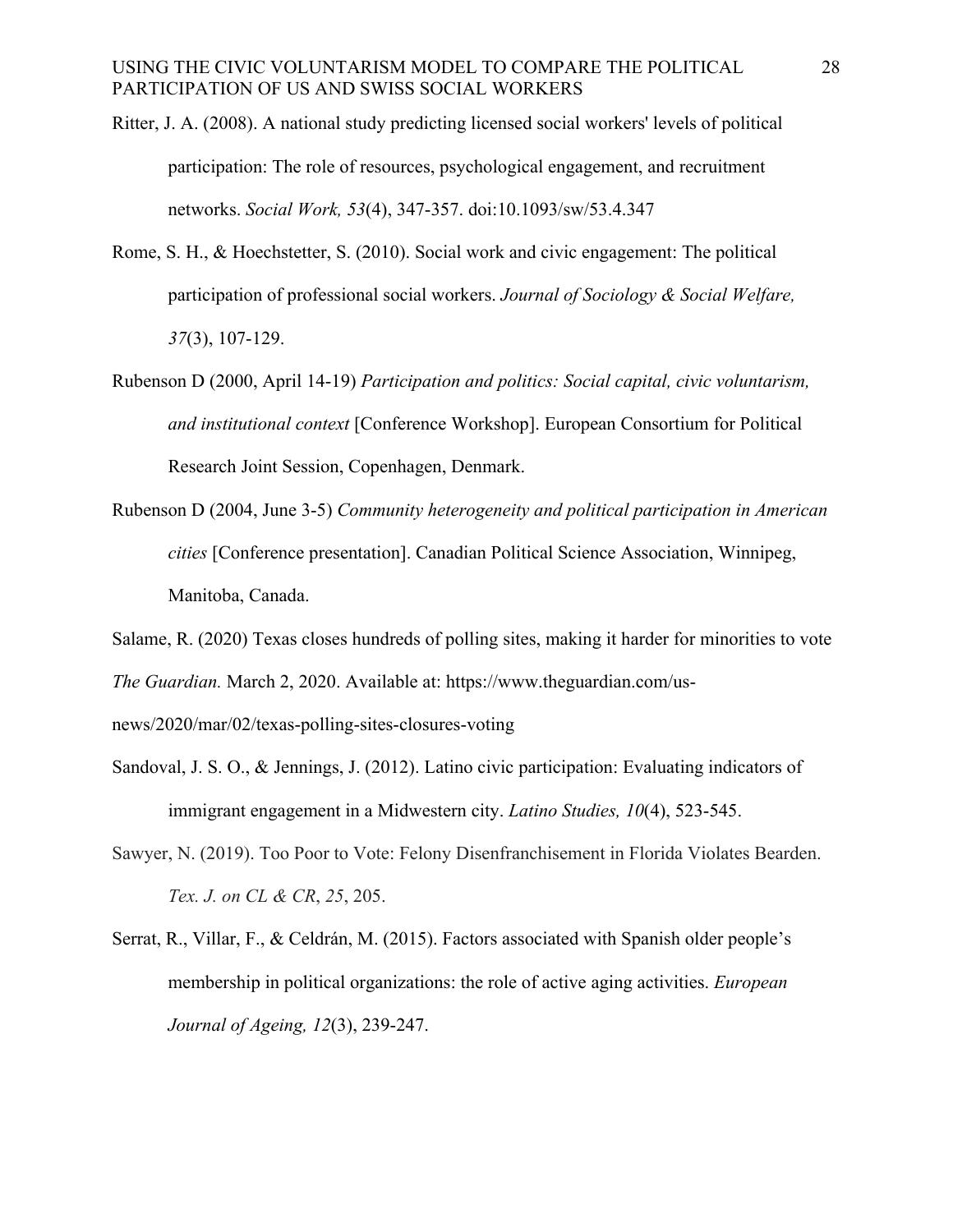- Serrat, R. Warburton, J., Petriwskyj, A. , & Villar, F. (2018). Political participation and social exclusion in later life: What politically active seniors can teach us about barriers to inclusion and retention. *International Journal of Ageing and Later Life : IJAL*, *12*(2), 53– 88. https://doi.org/10.3384/ijal.1652-8670.18395
- Stern, M. & Axinn, J. (2017). *Social welfare: A history of the American response to need*(9th) ed.). New York, NY: Pearson.
- Tătar, M. I. (2015). Selective or generic activism? Types of participants, political action repertoires and mobilisation capacity in a post-communist society. *Europe-Asia Studies, 67*(8), 1251-1281.
- UN Women (2017). Women In the Changing World of Work Facts You Should Know. Retrieved from:

https://interactive.unwomen.org/multimedia/infographic/changingworldofwork/en/index. html

- United States Department of Commerce: Economic and Statistics Administration, United States Census Bureau (n.d.) Census Regions and Divisions of the United States. Retrieved from https://www2.census.gov/geo/pdfs/maps-data/maps/reference/us\_regdiv.pdf
- Verba, S., Schlozman, K. L., & Brady, H. E. (1995). *Voice and equality: Civic voluntarism in American politics*. Cambridge, MA: Harvard University Press.
- Wang, T. A. (2012). *The politics of voter suppression: Defending and expanding Americans' right to vote*. Cornell University Press.
- Weinberg, M. (2010). The social construction of social work ethics: Politicizing and broadening the lens, *Journal of Progressive Human Services, 21*(1), 32-44.